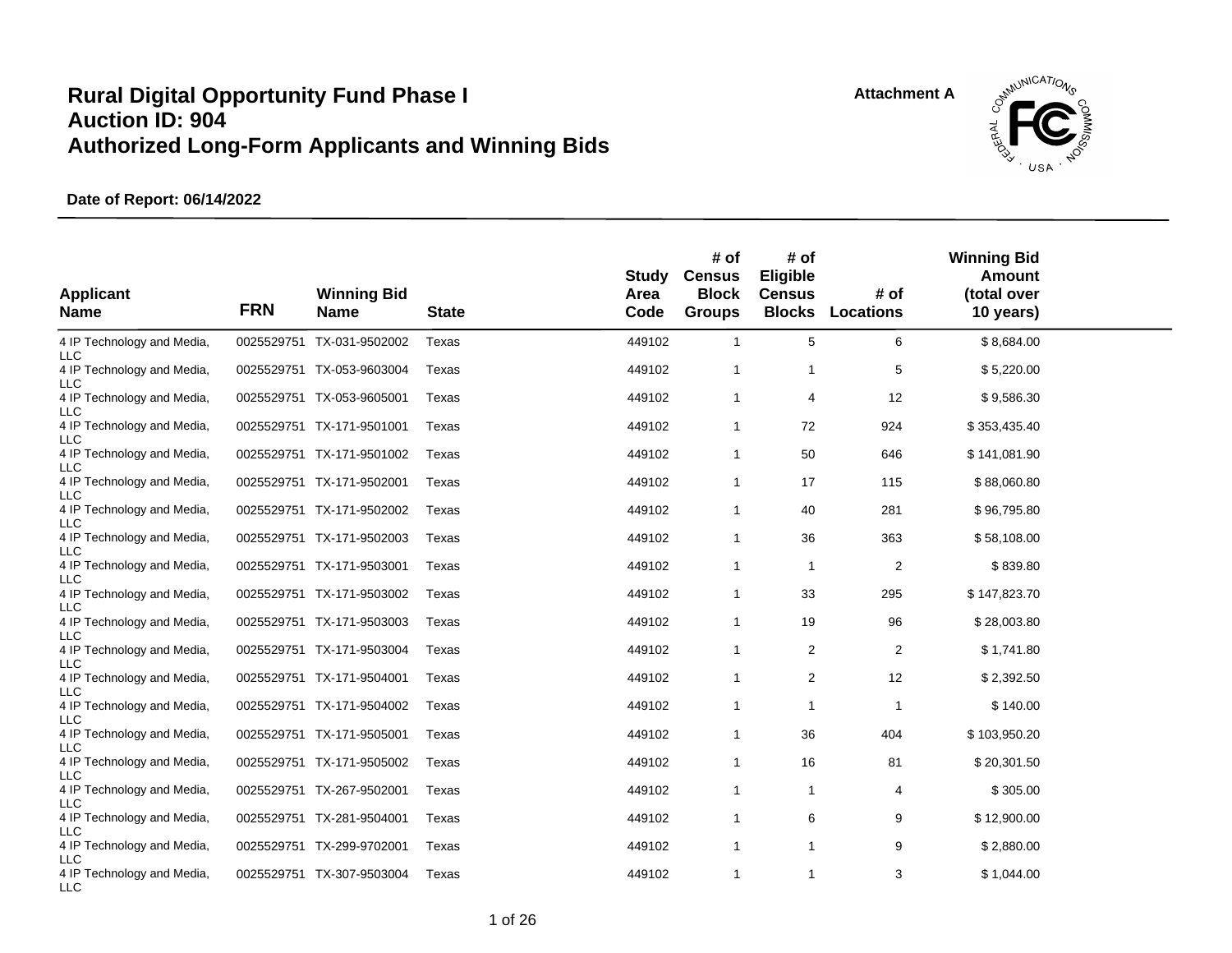

| <b>Applicant</b><br><b>Name</b>            | <b>FRN</b> | <b>Winning Bid</b><br><b>Name</b> | <b>State</b> | Study<br>Area<br>Code | # of<br><b>Census</b><br><b>Block</b><br><b>Groups</b> | # of<br>Eligible<br><b>Census</b><br><b>Blocks</b> | # of<br><b>Locations</b> | <b>Winning Bid</b><br>Amount<br>(total over<br>10 years) |  |
|--------------------------------------------|------------|-----------------------------------|--------------|-----------------------|--------------------------------------------------------|----------------------------------------------------|--------------------------|----------------------------------------------------------|--|
| 4 IP Technology and Media,<br>LLC          |            | 0025529751 TX-319-9501001         | Texas        | 449102                | $\overline{1}$                                         | $\overline{1}$                                     | $\overline{2}$           | \$196.00                                                 |  |
| 4 IP Technology and Media,<br><b>LLC</b>   |            | 0025529751 TX-451-0008013         | Texas        | 449102                | $\overline{1}$                                         | $\overline{1}$                                     | 1                        | \$16.00                                                  |  |
| Aristotle Unified<br>Communications        |            | 0024056673 AR-001-4803002         | Arkansas     | 409057                | $\overline{1}$                                         | 19                                                 | 48                       | \$119,040.00                                             |  |
| <b>Aristotle Unified</b><br>Communications |            | 0024056673 AR-001-4804003         | Arkansas     | 409057                | $\mathbf{1}$                                           | $\overline{4}$                                     | 9                        | \$42,756.00                                              |  |
| Aristotle Unified<br>Communications        |            | 0024056673 AR-001-4805001         | Arkansas     | 409057                | $\mathbf{1}$                                           | 4                                                  | 15                       | \$95,820.00                                              |  |
| Aristotle Unified<br>Communications        |            | 0024056673 AR-001-4808002         | Arkansas     | 409057                | $\mathbf{1}$                                           | 12                                                 | 70                       | \$73,122.00                                              |  |
| Aristotle Unified<br>Communications        |            | 0024056673 AR-003-9602001         | Arkansas     | 409057                | $\overline{1}$                                         | 74                                                 | 612                      | \$1,266,651.00                                           |  |
| Aristotle Unified<br>Communications        |            | 0024056673 AR-003-9602002         | Arkansas     | 409057                | $\overline{1}$                                         | 68                                                 | 636                      | \$738,039.90                                             |  |
| <b>Aristotle Unified</b><br>Communications |            | 0024056673 AR-003-9604001         | Arkansas     | 409057                | $\mathbf{1}$                                           | 99                                                 | 554                      | \$1,801,878.00                                           |  |
| Aristotle Unified<br>Communications        |            | 0024056673 AR-003-9606004         | Arkansas     | 409057                | $\mathbf{1}$                                           | 23                                                 | 127                      | \$150,933.00                                             |  |
| Aristotle Unified<br>Communications        |            | 0024056673 AR-017-0804002         | Arkansas     | 409057                | $\mathbf{1}$                                           | 27                                                 | 163                      | \$274,073.10                                             |  |
| Aristotle Unified<br>Communications        |            | 0024056673 AR-025-9702001         | Arkansas     | 409057                | $\overline{1}$                                         | 12                                                 | 202                      | \$820,260.00                                             |  |
| Aristotle Unified<br>Communications        |            | 0024056673 AR-025-9702002         | Arkansas     | 409057                | $\mathbf{1}$                                           | 30                                                 | 234                      | \$724,707.80                                             |  |
| Aristotle Unified<br>Communications        |            | 0024056673 AR-025-9702003         | Arkansas     | 409057                | $\mathbf 1$                                            | 4                                                  | 19                       | \$82,347.50                                              |  |
| Aristotle Unified<br>Communications        |            | 0024056673 AR-037-9502002         | Arkansas     | 409057                | $\overline{1}$                                         | 51                                                 | 431                      | \$829,327.90                                             |  |
| Aristotle Unified<br>Communications        | 0024056673 | AR-037-9502003                    | Arkansas     | 409057                | $\mathbf{1}$                                           | 43                                                 | 247                      | \$471,892.60                                             |  |
| Aristotle Unified<br>Communications        |            | 0024056673 AR-039-9701002         | Arkansas     | 409057                | $\mathbf{1}$                                           | 88                                                 | 396                      | \$1,702,467.00                                           |  |
| Aristotle Unified<br>Communications        |            | 0024056673 AR-043-4901001         | Arkansas     | 409057                | $\mathbf{1}$                                           | 42                                                 | 287                      | \$1,158,638.80                                           |  |
| Aristotle Unified<br>Communications        |            | 0024056673 AR-043-4901003         | Arkansas     | 409057                | $\mathbf{1}$                                           | 71                                                 | 615                      | \$1,391,077.80                                           |  |
| <b>Aristotle Unified</b><br>Communications |            | 0024056673 AR-043-4902001         | Arkansas     | 409057                | $\overline{1}$                                         | 11                                                 | 87                       | \$324,168.00                                             |  |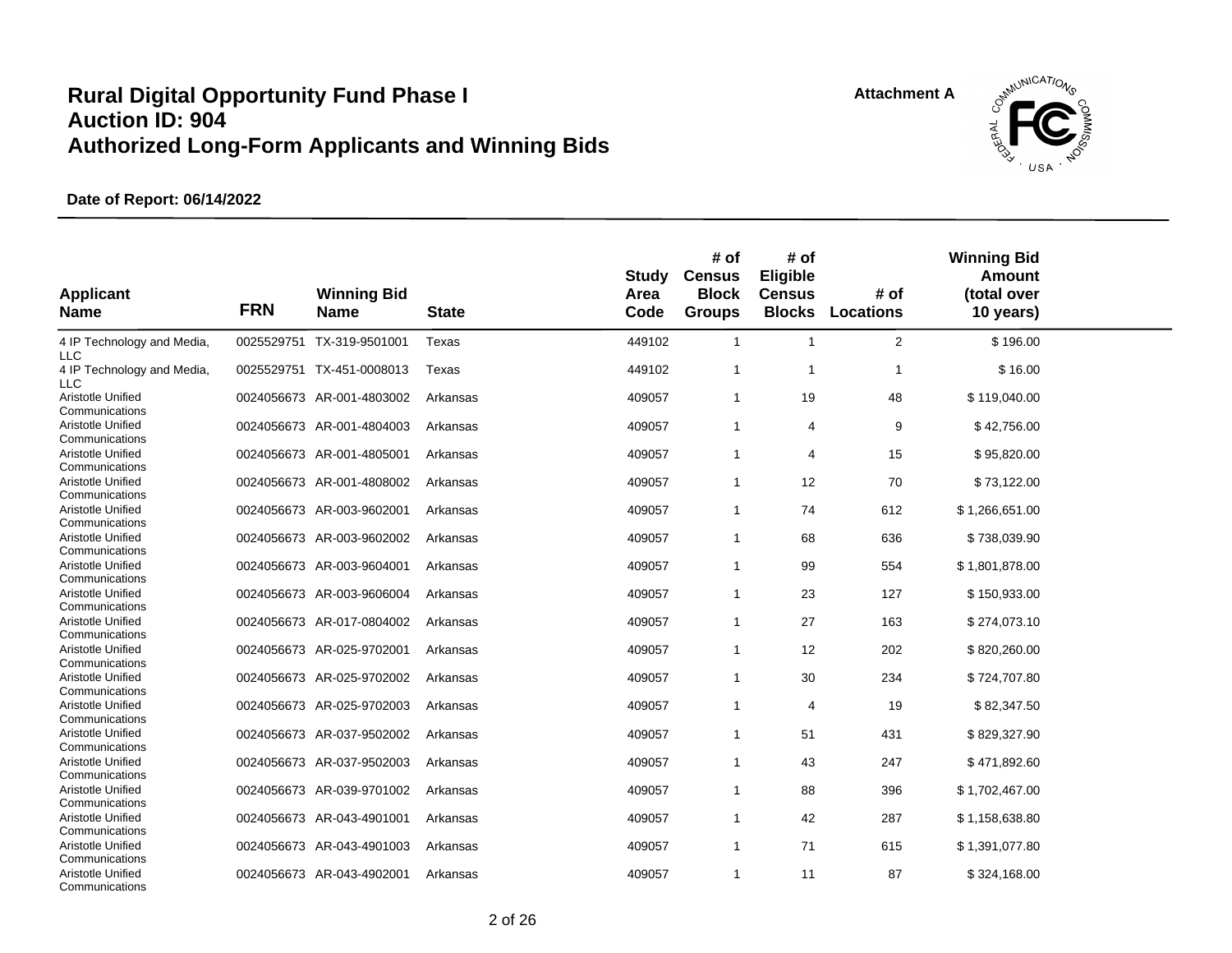

| <b>Applicant</b><br><b>Name</b>     | <b>FRN</b> | <b>Winning Bid</b><br><b>Name</b> | <b>State</b> | <b>Study</b><br>Area<br>Code | # of<br><b>Census</b><br><b>Block</b><br><b>Groups</b> | # of<br>Eligible<br><b>Census</b><br><b>Blocks</b> | # of<br><b>Locations</b> | <b>Winning Bid</b><br>Amount<br>(total over<br>10 years) |  |
|-------------------------------------|------------|-----------------------------------|--------------|------------------------------|--------------------------------------------------------|----------------------------------------------------|--------------------------|----------------------------------------------------------|--|
| Aristotle Unified<br>Communications |            | 0024056673 AR-043-4905002         | Arkansas     | 409057                       | $\mathbf{1}$                                           | 55                                                 | 401                      | \$917,889.00                                             |  |
| Aristotle Unified<br>Communications |            | 0024056673 AR-043-4905003         | Arkansas     | 409057                       | $\mathbf 1$                                            | 67                                                 | 623                      | \$1,867,374.00                                           |  |
| Aristotle Unified<br>Communications |            | 0024056673 AR-069-0021042         | Arkansas     | 409057                       | $\mathbf{1}$                                           | 13                                                 | 188                      | \$323,794.80                                             |  |
| Aristotle Unified<br>Communications |            | 0024056673 AR-077-4701002         | Arkansas     | 409057                       | $\mathbf{1}$                                           | 34                                                 | 215                      | \$567,789.00                                             |  |
| Aristotle Unified<br>Communications |            | 0024056673 AR-079-9603001         | Arkansas     | 409057                       | $\mathbf{1}$                                           | 28                                                 | 335                      | \$1,171,023.10                                           |  |
| Aristotle Unified<br>Communications |            | 0024056673 AR-079-9603003         | Arkansas     | 409057                       | $\mathbf{1}$                                           | 27                                                 | 300                      | \$947,341.50                                             |  |
| Aristotle Unified<br>Communications |            | 0024056673 AR-079-9604001         | Arkansas     | 409057                       | $\mathbf{1}$                                           | 34                                                 | 252                      | \$778,536.00                                             |  |
| Aristotle Unified<br>Communications |            | 0024056673 AR-079-9604002         | Arkansas     | 409057                       | $\mathbf{1}$                                           | 35                                                 | 228                      | \$820,632.00                                             |  |
| Aristotle Unified<br>Communications |            | 0024056673 AR-095-9502001         | Arkansas     | 409057                       | 1                                                      | 44                                                 | 146                      | \$686,820.00                                             |  |
| Aristotle Unified<br>Communications |            | 0024056673 AR-095-9503003         | Arkansas     | 409057                       | $\mathbf{1}$                                           | 15                                                 | 89                       | \$156,247.20                                             |  |
| Aristotle Unified<br>Communications |            | 0024056673 AR-117-4603002         | Arkansas     | 409057                       | $\mathbf{1}$                                           | 36                                                 | 203                      | \$320,784.00                                             |  |
| Aristotle Unified<br>Communications |            | 0024056673 AR-125-0105081         | Arkansas     | 409057                       | $\mathbf{1}$                                           | 29                                                 | 322                      | \$732,738.00                                             |  |
| Aristotle Unified<br>Communications |            | 0024056673 AR-139-9501001         | Arkansas     | 409057                       | $\mathbf{1}$                                           | 58                                                 | 520                      | \$1,708,700.80                                           |  |
| Aristotle Unified<br>Communications |            | 0024056673 AR-139-9501003         | Arkansas     | 409057                       | $\mathbf{1}$                                           | 27                                                 | 280                      | \$998,685.60                                             |  |
| Aristotle Unified<br>Communications |            | 0024056673 AR-139-9502005         | Arkansas     | 409057                       | $\mathbf{1}$                                           | 22                                                 | 88                       | \$533,428.80                                             |  |
| Aristotle Unified<br>Communications |            | 0024056673 AR-139-9504001         | Arkansas     | 409057                       | 1                                                      | 71                                                 | 361                      | \$1,713,540.00                                           |  |
| Aristotle Unified<br>Communications |            | 0024056673 AR-139-9504002         | Arkansas     | 409057                       | $\mathbf{1}$                                           | 17                                                 | 97                       | \$307,404.00                                             |  |
| Aristotle Unified<br>Communications |            | 0024056673 AR-139-9504004         | Arkansas     | 409057                       | $\mathbf{1}$                                           | 73                                                 | 415                      | \$1,715,436.00                                           |  |
| Aristotle Unified<br>Communications |            | 0024056673 AR-139-9504005         | Arkansas     | 409057                       | 1                                                      | 52                                                 | 387                      | \$1,865,406.00                                           |  |
| Aristotle Unified<br>Communications |            | 0024056673 AR-139-9505001         | Arkansas     | 409057                       | 1                                                      | 35                                                 | 283                      | \$1,141,044.00                                           |  |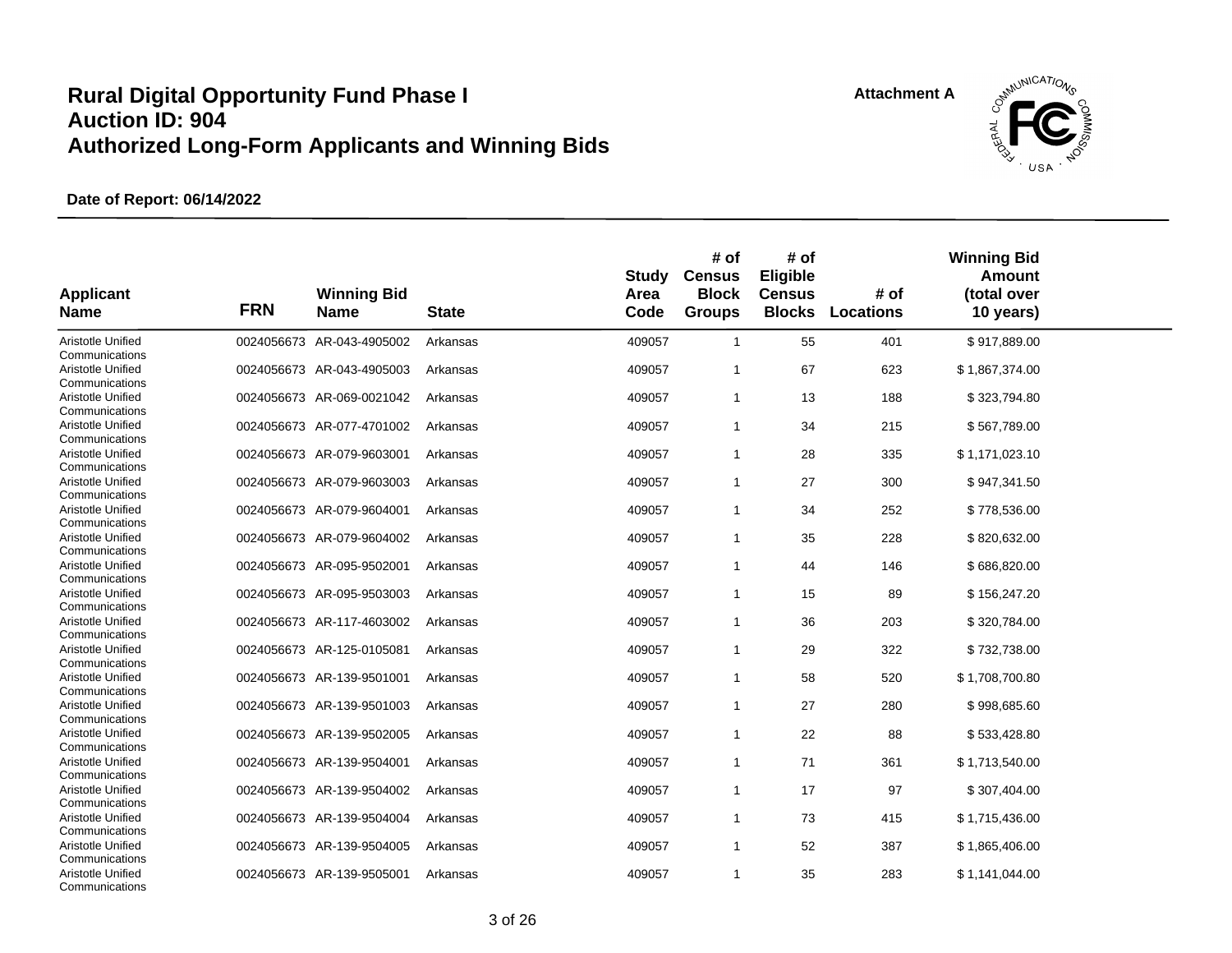

| <b>Applicant</b><br><b>Name</b>                       | <b>FRN</b> | <b>Winning Bid</b><br><b>Name</b> | <b>State</b>    | <b>Study</b><br>Area<br>Code | # of<br><b>Census</b><br><b>Block</b><br><b>Groups</b> | # of<br>Eligible<br><b>Census</b><br><b>Blocks</b> | # of<br><b>Locations</b> | <b>Winning Bid</b><br>Amount<br>(total over<br>10 years) |  |
|-------------------------------------------------------|------------|-----------------------------------|-----------------|------------------------------|--------------------------------------------------------|----------------------------------------------------|--------------------------|----------------------------------------------------------|--|
| Aristotle Unified                                     |            | 0024056673 AR-139-9505004         | Arkansas        | 409057                       | $\mathbf{1}$                                           | 29                                                 | 254                      | \$913,974.00                                             |  |
| Communications<br>Aristotle Unified<br>Communications |            | 0024056673 IL-177-0001001         | Illinois        | 349052                       | 1                                                      | 17                                                 | 56                       | \$239,090.50                                             |  |
| Aristotle Unified<br>Communications                   |            | 0024056673 IL-177-0002001         | Illinois        | 349052                       | 1                                                      | 10                                                 | 20                       | \$111,633.00                                             |  |
| Aristotle Unified<br>Communications                   |            | 0024056673 IL-177-0002004         | Illinois        | 349052                       | 1                                                      | 13                                                 | 36                       | \$106,977.00                                             |  |
| Aristotle Unified<br>Communications                   |            | 0024056673 IL-177-0003001         | Illinois        | 349052                       | $\mathbf{1}$                                           | 27                                                 | 94                       | \$419,197.90                                             |  |
| Aristotle Unified<br>Communications                   |            | 0024056673 IL-177-0003003         | Illinois        | 349052                       | 1                                                      | 2                                                  | 3                        | \$2,241.00                                               |  |
| Aristotle Unified<br>Communications                   |            | 0024056673 IL-177-0004002         | Illinois        | 349052                       | $\mathbf{1}$                                           | 25                                                 | 136                      | \$300,873.00                                             |  |
| Aristotle Unified<br>Communications                   |            | 0024056673 IL-177-0004003         | <b>Illinois</b> | 349052                       | $\mathbf{1}$                                           | 36                                                 | 244                      | \$960,204.00                                             |  |
| Aristotle Unified<br>Communications                   |            | 0024056673 IL-177-0005002         | Illinois        | 349052                       | $\mathbf{1}$                                           | 14                                                 | 71                       | \$125,214.00                                             |  |
| Aristotle Unified<br>Communications                   |            | 0024056673 IL-177-0005003         | <b>Illinois</b> | 349052                       | 1                                                      | 13                                                 | 37                       | \$118,647.00                                             |  |
| Aristotle Unified<br>Communications                   |            | 0024056673 IL-177-0006003         | Illinois        | 349052                       | 1                                                      | 14                                                 | 89                       | \$193,932.00                                             |  |
| Aristotle Unified<br>Communications                   |            | 0024056673 IL-177-0006005         | Illinois        | 349052                       | $\mathbf{1}$                                           | $\overline{7}$                                     | 27                       | \$63,765.00                                              |  |
| Aristotle Unified<br>Communications                   |            | 0024056673 IL-177-0009005         | Illinois        | 349052                       | 1                                                      | $\overline{2}$                                     | $\overline{2}$           | \$4,722.00                                               |  |
| Aristotle Unified<br>Communications                   |            | 0024056673 MS-027-9501001         | Mississippi     | 289064                       | 1                                                      | 89                                                 | 571                      | \$893,628.00                                             |  |
| Aristotle Unified<br>Communications                   |            | 0024056673 MS-027-9501003         | Mississippi     | 289064                       | 1                                                      | 63                                                 | 310                      | \$875,238.00                                             |  |
| Aristotle Unified<br>Communications                   |            | 0024056673 MS-027-9501004         | Mississippi     | 289064                       | $\mathbf{1}$                                           | 31                                                 | 324                      | \$540,198.00                                             |  |
| Aristotle Unified<br>Communications                   |            | 0024056673 MS-027-9502001         | Mississippi     | 289064                       | 1                                                      | 84                                                 | 241                      | \$1,087,896.00                                           |  |
| Aristotle Unified<br>Communications                   |            | 0024056673 MS-027-9502002         | Mississippi     | 289064                       | 1                                                      | 36                                                 | 216                      | \$805,146.00                                             |  |
| Aristotle Unified<br>Communications                   |            | 0024056673 MS-027-9503002         | Mississippi     | 289064                       | 1                                                      | 29                                                 | 133                      | \$358,368.00                                             |  |
| Aristotle Unified<br>Communications                   |            | 0024056673 MS-027-9503003         | Mississippi     | 289064                       | 1                                                      | 19                                                 | 43                       | \$228,954.00                                             |  |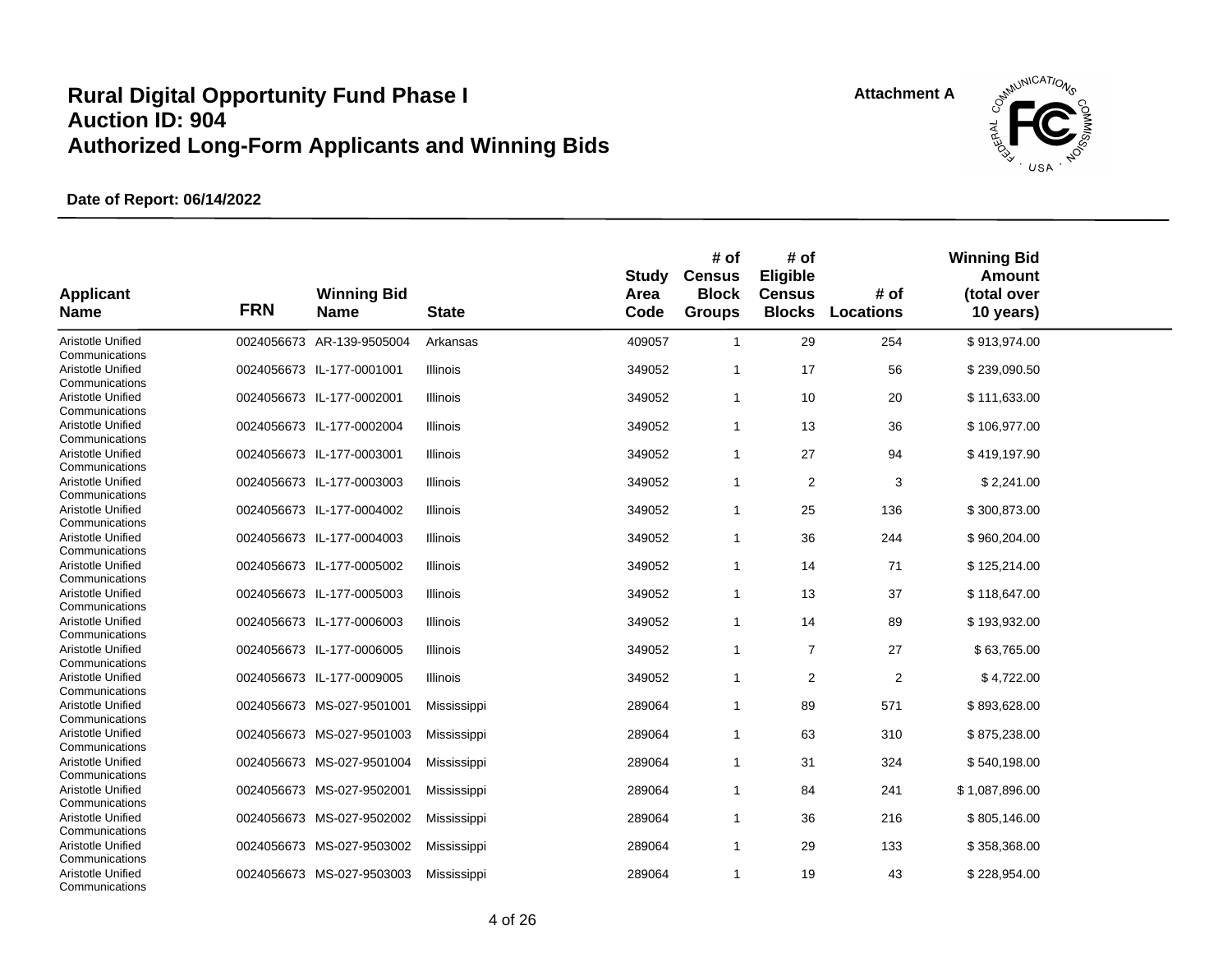

| <b>Applicant</b><br><b>Name</b>     | <b>FRN</b> | <b>Winning Bid</b><br><b>Name</b> | <b>State</b> | <b>Study</b><br>Area<br>Code | # of<br><b>Census</b><br><b>Block</b><br><b>Groups</b> | # of<br>Eligible<br><b>Census</b><br><b>Blocks</b> | # of<br><b>Locations</b> | <b>Winning Bid</b><br><b>Amount</b><br>(total over<br>10 years) |  |
|-------------------------------------|------------|-----------------------------------|--------------|------------------------------|--------------------------------------------------------|----------------------------------------------------|--------------------------|-----------------------------------------------------------------|--|
| Aristotle Unified<br>Communications |            | 0024056673 MS-027-9504004         | Mississippi  | 289064                       | $\mathbf{1}$                                           | $\mathbf{1}$                                       | $\mathbf{1}$             | \$690.00                                                        |  |
| Aristotle Unified<br>Communications |            | 0024056673 MS-055-9501001         | Mississippi  | 289064                       | 1                                                      | 24                                                 | 113                      | \$753,954.00                                                    |  |
| Aristotle Unified<br>Communications |            | 0024056673 MS-055-9501002         | Mississippi  | 289064                       | $\mathbf{1}$                                           | 56                                                 | 289                      | \$1,695,726.00                                                  |  |
| Aristotle Unified<br>Communications |            | 0024056673 MS-119-9501001         | Mississippi  | 289064                       | $\mathbf{1}$                                           | 50                                                 | 181                      | \$694,212.00                                                    |  |
| Aristotle Unified<br>Communications |            | 0024056673 MS-119-9501002         | Mississippi  | 289064                       | $\mathbf{1}$                                           | 84                                                 | 337                      | \$1,962,876.40                                                  |  |
| Aristotle Unified<br>Communications |            | 0024056673 MS-119-9503005         | Mississippi  | 289064                       | $\mathbf{1}$                                           | 64                                                 | 229                      | \$1,515,433.10                                                  |  |
| Aristotle Unified<br>Communications |            | 0024056673 MS-125-9501001         | Mississippi  | 289064                       | -1                                                     | 28                                                 | 127                      | \$828,390.00                                                    |  |
| Aristotle Unified<br>Communications |            | 0024056673 MS-125-9501003         | Mississippi  | 289064                       | $\mathbf{1}$                                           | 41                                                 | 142                      | \$841,932.00                                                    |  |
| Aristotle Unified<br>Communications |            | 0024056673 MS-125-9501004         | Mississippi  | 289064                       | $\mathbf{1}$                                           | 44                                                 | 126                      | \$762,018.00                                                    |  |
| Aristotle Unified<br>Communications |            | 0024056673 MS-143-9501001         | Mississippi  | 289064                       | $\mathbf{1}$                                           | 103                                                | 428                      | \$2,592,260.10                                                  |  |
| Aristotle Unified<br>Communications |            | 0024056673 MS-143-9501002         | Mississippi  | 289064                       | 1                                                      | 63                                                 | 218                      | \$1,082,700.00                                                  |  |
| Aristotle Unified<br>Communications |            | 0024056673 MS-143-9501003         | Mississippi  | 289064                       | $\mathbf{1}$                                           | 70                                                 | 279                      | \$1,213,404.00                                                  |  |
| Aristotle Unified<br>Communications |            | 0024056673 MS-143-9502001         | Mississippi  | 289064                       | $\overline{1}$                                         | 38                                                 | 199                      | \$472,026.00                                                    |  |
| Aristotle Unified<br>Communications |            | 0024056673 MS-143-9502003         | Mississippi  | 289064                       | $\mathbf{1}$                                           | $\mathbf{1}$                                       | 4                        | \$5,862.00                                                      |  |
| Aristotle Unified<br>Communications |            | 0024056673 MS-163-9501001         | Mississippi  | 289064                       | $\mathbf{1}$                                           | 72                                                 | 507                      | \$1,414,560.30                                                  |  |
| Aristotle Unified<br>Communications |            | 0024056673 MS-163-9501002         | Mississippi  | 289064                       | $\mathbf{1}$                                           | 37                                                 | 393                      | \$870,619.40                                                    |  |
| Aristotle Unified<br>Communications |            | 0024056673 MS-163-9501003         | Mississippi  | 289064                       | $\mathbf{1}$                                           | 31                                                 | 161                      | \$615,602.60                                                    |  |
| Aristotle Unified<br>Communications |            | 0024056673 MS-163-9504001         | Mississippi  | 289064                       | $\mathbf{1}$                                           | 18                                                 | 172                      | \$598,649.00                                                    |  |
| Aristotle Unified<br>Communications |            | 0024056673 MS-163-9504002         | Mississippi  | 289064                       | 1                                                      | 67                                                 | 594                      | \$2,307,828.00                                                  |  |
| Aristotle Unified<br>Communications |            | 0024056673 MS-163-9506001         | Mississippi  | 289064                       | 1                                                      | 35                                                 | 444                      | \$980,404.00                                                    |  |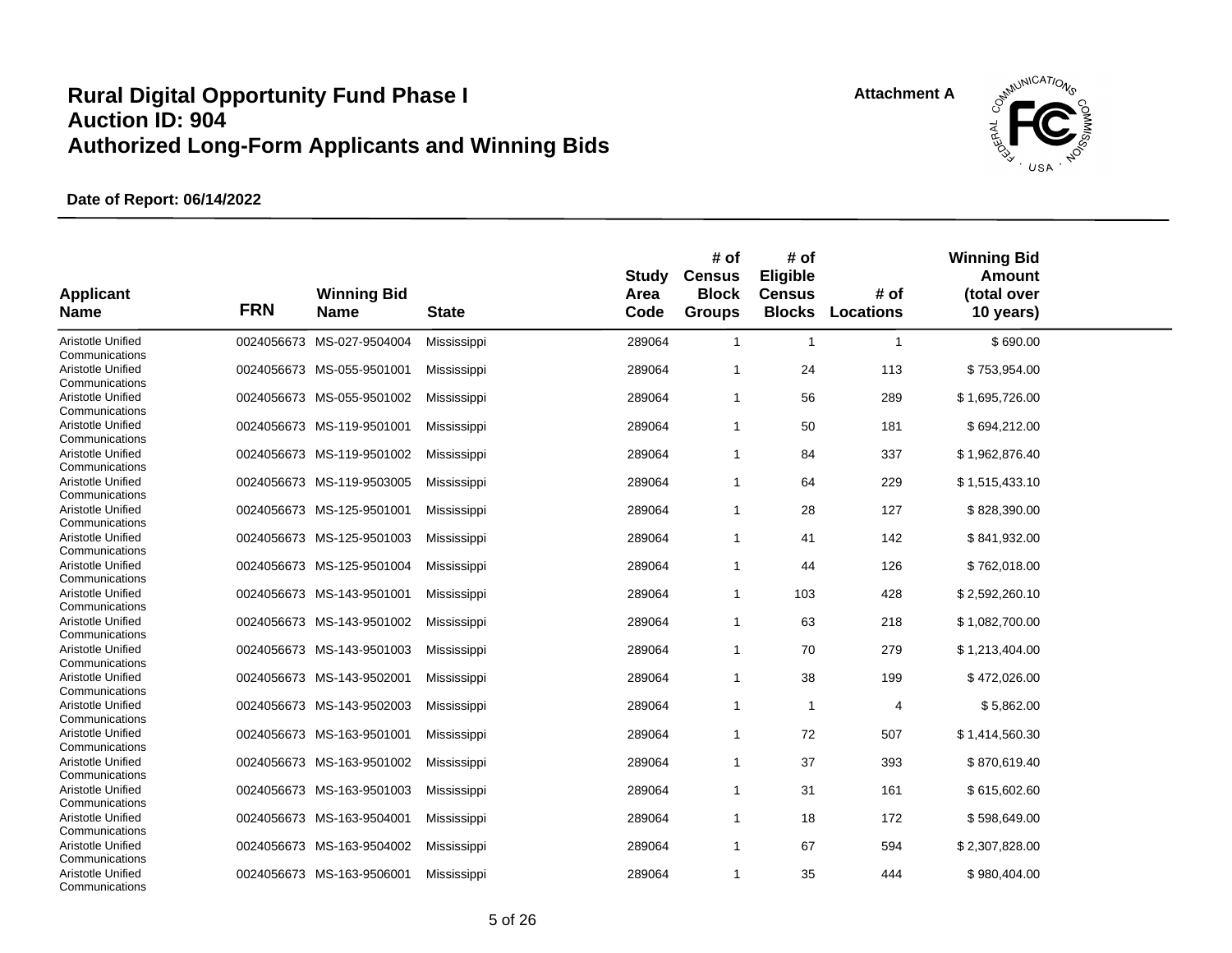

| <b>Applicant</b><br><b>Name</b>     | <b>FRN</b> | <b>Winning Bid</b><br><b>Name</b> | <b>State</b> | Study<br>Area<br>Code | # of<br><b>Census</b><br><b>Block</b><br><b>Groups</b> | # of<br>Eligible<br><b>Census</b><br><b>Blocks</b> | # of<br><b>Locations</b> | <b>Winning Bid</b><br>Amount<br>(total over<br>10 years) |  |
|-------------------------------------|------------|-----------------------------------|--------------|-----------------------|--------------------------------------------------------|----------------------------------------------------|--------------------------|----------------------------------------------------------|--|
| Aristotle Unified<br>Communications |            | 0024056673 MS-163-9506003         | Mississippi  | 289064                | $\mathbf{1}$                                           | 23                                                 | 228                      | \$505,469.10                                             |  |
| Aristotle Unified<br>Communications |            | 0024056673 MS-163-9506004         | Mississippi  | 289064                | 1                                                      | 32                                                 | 188                      | \$241,178.50                                             |  |
| Aristotle Unified<br>Communications |            | 0024056673 MS-163-9506005         | Mississippi  | 289064                | $\mathbf{1}$                                           | 27                                                 | 300                      | \$635,074.40                                             |  |
| Cable One VoIP LLC                  |            | 0024177222 ID-001-0102011         | Idaho        | 479030                | 1                                                      | 4                                                  | 6                        | \$20,268.00                                              |  |
| Cable One VoIP LLC                  |            | 0024177222 ID-001-0105011         | Idaho        | 479030                | $\mathbf{1}$                                           | 2                                                  | 4                        | \$10,398.00                                              |  |
| Cable One VoIP LLC                  |            | 0024177222 ID-001-0105031         | Idaho        | 479030                | 1                                                      | 15                                                 | 60                       | \$773,580.00                                             |  |
| Cable One VoIP LLC                  |            | 0024177222 ID-005-0002001         | Idaho        | 479030                | $\mathbf{1}$                                           | 27                                                 | 69                       | \$372,186.00                                             |  |
| Cable One VoIP LLC                  |            | 0024177222 ID-005-0002003         | Idaho        | 479030                | 1                                                      | 19                                                 | 117                      | \$156,942.00                                             |  |
| Cable One VoIP LLC                  |            | 0024177222 ID-005-0005001         | Idaho        | 479030                | $\mathbf{1}$                                           | 17                                                 | 29                       | \$30,618.00                                              |  |
| Cable One VoIP LLC                  |            | 0024177222 ID-005-0006002         | Idaho        | 479030                | $\mathbf{1}$                                           | 4                                                  | $\overline{7}$           | \$7,506.00                                               |  |
| Cable One VoIP LLC                  |            | 0024177222 ID-005-0015005         | Idaho        | 479030                | $\mathbf{1}$                                           | 2                                                  | 4                        | \$1,956.00                                               |  |
| Cable One VoIP LLC                  |            | 0024177222 ID-005-9400001         | Idaho        | 479030                | 1                                                      | 20                                                 | 27                       | \$131,790.00                                             |  |
| Cable One VoIP LLC                  |            | 0024177222 ID-019-9701002         | Idaho        | 479030                | $\mathbf{1}$                                           | $\mathbf{1}$                                       | $\mathbf{1}$             | \$3,990.00                                               |  |
| Cable One VoIP LLC                  |            | 0024177222 ID-019-9715001         | Idaho        | 479030                | $\mathbf{1}$                                           | 9                                                  | 22                       | \$209,064.00                                             |  |
| Cable One VoIP LLC                  |            | 0024177222 ID-019-9715002         | Idaho        | 479030                | $\mathbf{1}$                                           | 3                                                  | 3                        | \$33,936.00                                              |  |
| Cable One VoIP LLC                  |            | 0024177222 ID-027-0219032         | Idaho        | 479030                | $\mathbf{1}$                                           | 5                                                  | 6                        | \$5,250.00                                               |  |
| Cable One VoIP LLC                  |            | 0024177222 ID-027-0223002         | Idaho        | 479030                | 1                                                      | 4                                                  | 4                        | \$64,080.00                                              |  |
| Cable One VoIP LLC                  |            | 0024177222 ID-051-9604001         | Idaho        | 479030                | 1                                                      | 3                                                  | 4                        | \$54,870.00                                              |  |
| Cable One VoIP LLC                  |            | 0024177222 ID-069-9603002         | Idaho        | 479030                | $\mathbf{1}$                                           | 6                                                  | 23                       | \$67,914.00                                              |  |
| Cable One VoIP LLC                  |            | 0024177222 ID-069-9608002         | Idaho        | 479030                | 1                                                      | 5                                                  | 44                       | \$64,248.00                                              |  |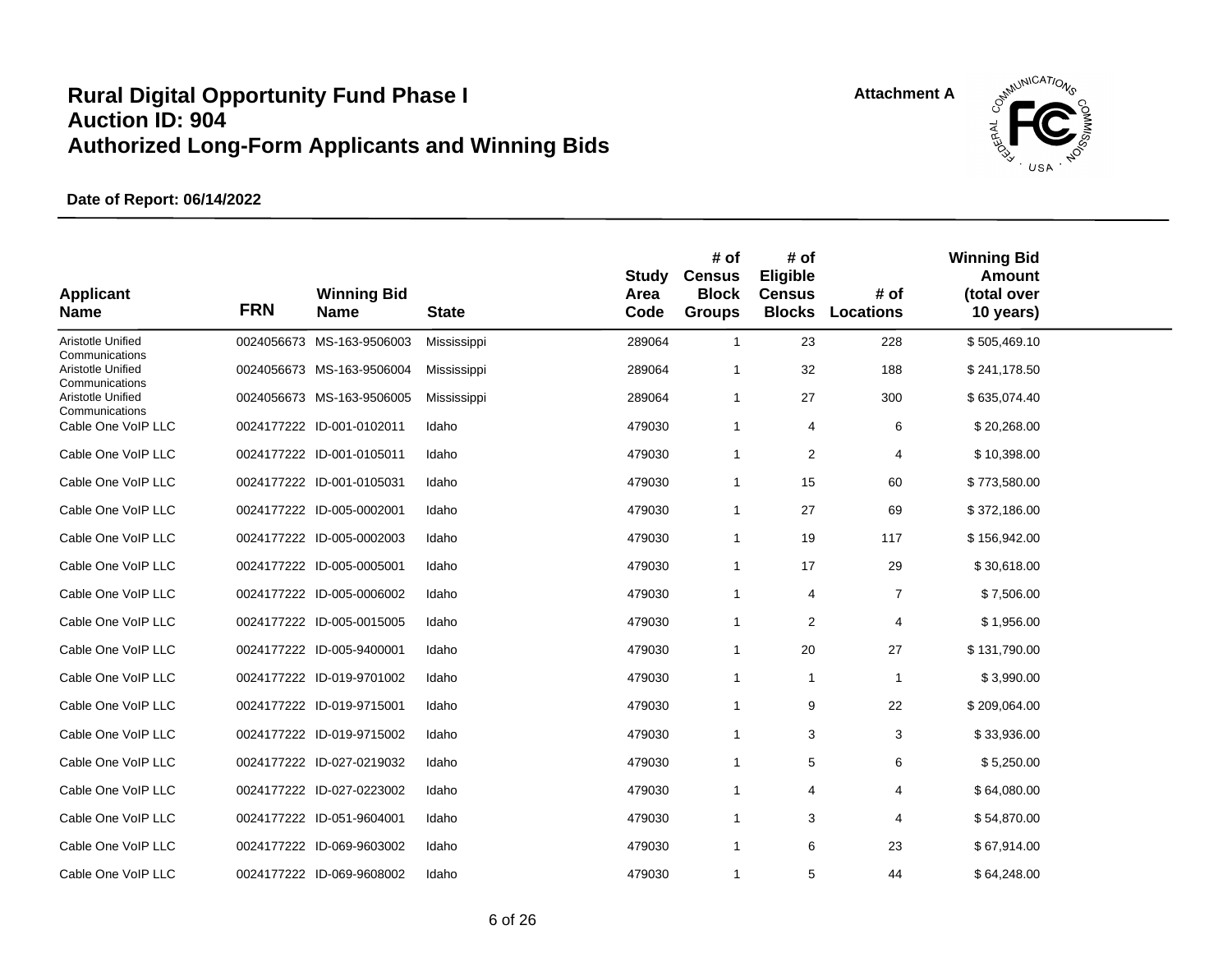

| <b>Applicant</b><br><b>Name</b> | <b>FRN</b> | <b>Winning Bid</b><br><b>Name</b> | <b>State</b> | <b>Study</b><br>Area<br>Code | # of<br><b>Census</b><br><b>Block</b><br><b>Groups</b> | # of<br>Eligible<br><b>Census</b><br><b>Blocks</b> | # of<br><b>Locations</b> | <b>Winning Bid</b><br><b>Amount</b><br>(total over<br>10 years) |  |
|---------------------------------|------------|-----------------------------------|--------------|------------------------------|--------------------------------------------------------|----------------------------------------------------|--------------------------|-----------------------------------------------------------------|--|
| Cable One VoIP LLC              |            | 0024177222 ID-069-9608003         | Idaho        | 479030                       | $\mathbf{1}$                                           | $\mathbf{1}$                                       | $\overline{1}$           | \$1,554.00                                                      |  |
| Cable One VoIP LLC              |            | 0024177222 ID-069-9610001         | Idaho        | 479030                       | $\mathbf{1}$                                           | 3                                                  | 8                        | \$71,916.00                                                     |  |
| Cable One VoIP LLC              |            | 0024177222 ID-075-9601003         | Idaho        | 479030                       | $\mathbf{1}$                                           | 5                                                  | 12                       | \$19,608.00                                                     |  |
| Cable One VoIP LLC              |            | 0024177222 ID-075-9602003         | Idaho        | 479030                       | $\mathbf{1}$                                           | 3                                                  | 4                        | \$16,704.00                                                     |  |
| Cable One VoIP LLC              |            | 0024177222 ID-075-9604001         | Idaho        | 479030                       | $\mathbf{1}$                                           | 37                                                 | 88                       | \$330,774.00                                                    |  |
| Cable One VoIP LLC              |            | 0024177222 ID-083-0006001         | Idaho        | 479030                       | $\mathbf{1}$                                           | 10                                                 | 32                       | \$77,430.00                                                     |  |
| Cable One VoIP LLC              |            | 0024177222 ID-085-9702002         | Idaho        | 479030                       | 1                                                      | 20                                                 | 130                      | \$174,264.00                                                    |  |
| Cable One VoIP LLC              |            | 0024177222 ID-085-9703001         | Idaho        | 479030                       | 1                                                      | 46                                                 | 158                      | \$524,838.00                                                    |  |
| Cable One VoIP LLC              |            | 0024177222 LA-083-9705001         | Louisiana    | 279065                       | 1                                                      | 4                                                  | 22                       | \$3,615.00                                                      |  |
| Conexon Connect LLC             |            | 0029721511 CO-035-0146021         | Colorado     | 469042                       | $\mathbf{1}$                                           | 12                                                 | 23                       | \$95,838.00                                                     |  |
| Conexon Connect LLC             |            | 0029721511 CO-037-0003021         | Colorado     | 469042                       | $\mathbf{1}$                                           | 43                                                 | 311                      | \$931,518.00                                                    |  |
| <b>Conexon Connect LLC</b>      |            | 0029721511 CO-039-9611001         | Colorado     | 469042                       | $\mathbf{1}$                                           | 38                                                 | 151                      | \$103,535.70                                                    |  |
| Conexon Connect LLC             |            | 0029721511 CO-039-9611002         | Colorado     | 469042                       | $\mathbf{1}$                                           | 40                                                 | 115                      | \$71,850.30                                                     |  |
| Conexon Connect LLC             |            | 0029721511 CO-039-9612052         | Colorado     | 469042                       | $\mathbf{1}$                                           | 30                                                 | 279                      | \$89,458.20                                                     |  |
| Conexon Connect LLC             |            | 0029721511 CO-039-9612091         | Colorado     | 469042                       | $\mathbf{1}$                                           | 31                                                 | 340                      | \$33,174.30                                                     |  |
| <b>Conexon Connect LLC</b>      |            | 0029721511 CO-041-0037011         | Colorado     | 469042                       | $\mathbf{1}$                                           | 6                                                  | 23                       | \$46,652.00                                                     |  |
| <b>Conexon Connect LLC</b>      |            | 0029721511 CO-041-0039021         | Colorado     | 469042                       | $\mathbf{1}$                                           | 13                                                 | 123                      | \$8,118.90                                                      |  |
| <b>Conexon Connect LLC</b>      |            | 0029721511 CO-041-0039091         | Colorado     | 469042                       | $\mathbf 1$                                            | 18                                                 | 185                      | \$21,364.80                                                     |  |
| <b>Conexon Connect LLC</b>      |            | 0029721511 CO-041-0039092         | Colorado     | 469042                       | $\mathbf{1}$                                           | 42                                                 | 99                       | \$22,229.40                                                     |  |
| <b>Conexon Connect LLC</b>      |            | 0029721511 CO-041-0039093         | Colorado     | 469042                       | $\mathbf{1}$                                           | 27                                                 | 125                      | \$28,558.80                                                     |  |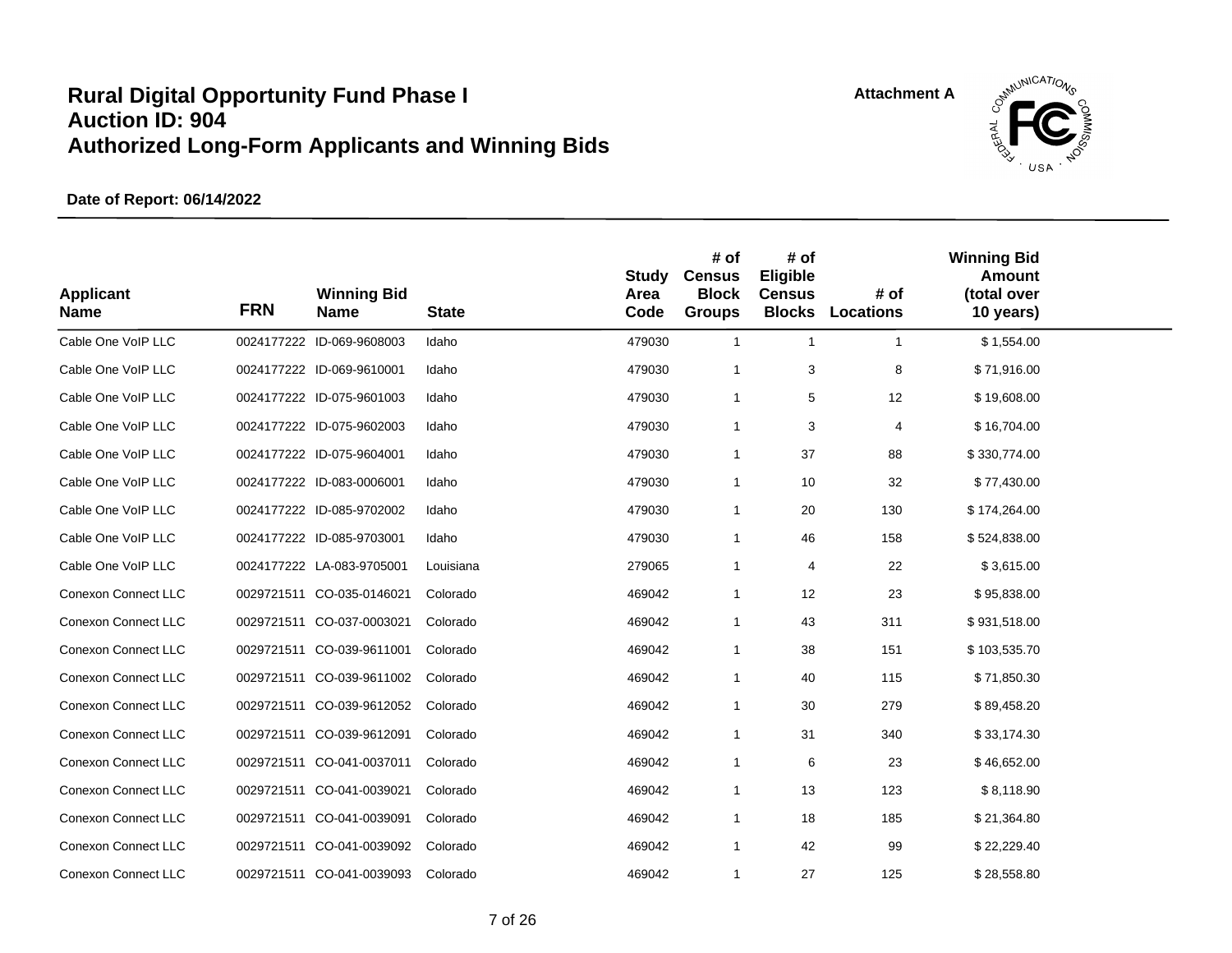

| <b>Applicant</b><br><b>Name</b> | <b>FRN</b> | <b>Winning Bid</b><br><b>Name</b> | <b>State</b> | Study<br>Area<br>Code | # of<br><b>Census</b><br><b>Block</b><br><b>Groups</b> | # of<br>Eligible<br><b>Census</b><br><b>Blocks</b> | # of<br>Locations | <b>Winning Bid</b><br>Amount<br>(total over<br>10 years) |  |
|---------------------------------|------------|-----------------------------------|--------------|-----------------------|--------------------------------------------------------|----------------------------------------------------|-------------------|----------------------------------------------------------|--|
| <b>Conexon Connect LLC</b>      | 0029721511 | CO-041-0045111                    | Colorado     | 469042                | $\mathbf{1}$                                           | 47                                                 | 147               | \$22,356.00                                              |  |
| <b>Conexon Connect LLC</b>      |            | 0029721511 CO-041-0045112         | Colorado     | 469042                | $\mathbf{1}$                                           | 4                                                  | 10                | \$4,726.50                                               |  |
| <b>Conexon Connect LLC</b>      |            | 0029721511 CO-041-0046011         | Colorado     | 469042                | 1                                                      | 15                                                 | 188               | \$11,458.80                                              |  |
| <b>Conexon Connect LLC</b>      |            | 0029721511 CO-041-0046012         | Colorado     | 469042                | $\mathbf{1}$                                           | 41                                                 | 528               | \$34,362.30                                              |  |
| <b>Conexon Connect LLC</b>      |            | 0029721511 CO-041-0046022         | Colorado     | 469042                | $\mathbf{1}$                                           | 70                                                 | 510               | \$238,243.20                                             |  |
| <b>Conexon Connect LLC</b>      |            | 0029721511 CO-041-0046023         | Colorado     | 469042                | $\mathbf{1}$                                           | 71                                                 | 668               | \$158,003.10                                             |  |
| <b>Conexon Connect LLC</b>      |            | 0029721511 CO-041-0046031         | Colorado     | 469042                | $\mathbf{1}$                                           | 58                                                 | 500               | \$75,546.30                                              |  |
| <b>Conexon Connect LLC</b>      |            | 0029721511 CO-041-0046032         | Colorado     | 469042                | 1                                                      | $\overline{2}$                                     | 2                 | \$14,740.00                                              |  |
| Conexon Connect LLC             |            | 0029721511 CO-041-0051042         | Colorado     | 469042                | 1                                                      | $\overline{2}$                                     | 18                | \$1,586.70                                               |  |
| <b>Conexon Connect LLC</b>      |            | 0029721511 CO-041-0072011         | Colorado     | 469042                | $\mathbf{1}$                                           | $\overline{4}$                                     | 8                 | \$2,130.30                                               |  |
| <b>Conexon Connect LLC</b>      |            | 0029721511 CO-041-0073003         | Colorado     | 469042                | $\mathbf{1}$                                           | $\overline{7}$                                     | 121               | \$2,442.90                                               |  |
| <b>Conexon Connect LLC</b>      |            | 0029721511 CO-041-0075001         | Colorado     | 469042                | $\mathbf{1}$                                           | 27                                                 | 126               | \$5,889.60                                               |  |
| <b>Conexon Connect LLC</b>      |            | 0029721511 CO-041-0075003         | Colorado     | 469042                | $\mathbf{1}$                                           | 18                                                 | 109               | \$12,520.80                                              |  |
| <b>Conexon Connect LLC</b>      |            | 0029721511 CO-041-0076012         | Colorado     | 469042                | $\mathbf{1}$                                           | 3                                                  | 3                 | \$5,705.00                                               |  |
| Conexon Connect LLC             |            | 0029721511 CO-041-0076021         | Colorado     | 469042                | $\mathbf{1}$                                           | 14                                                 | 54                | \$1,850.10                                               |  |
| Conexon Connect LLC             |            | 0029721511 CO-049-0001001         | Colorado     | 469042                | $\mathbf{1}$                                           | 124                                                | 719               | \$6,635,412.00                                           |  |
| Conexon Connect LLC             |            | 0029721511 CO-049-0001002         | Colorado     | 469042                | $\mathbf{1}$                                           | 26                                                 | 99                | \$59,510.60                                              |  |
| Conexon Connect LLC             |            | 0029721511 CO-049-0002011         | Colorado     | 469042                | $\mathbf{1}$                                           | 67                                                 | 347               | \$1,232,922.00                                           |  |
| <b>Conexon Connect LLC</b>      |            | 0029721511 CO-049-0002012         | Colorado     | 469042                | $\mathbf{1}$                                           | 23                                                 | 93                | \$277,320.00                                             |  |
| <b>Conexon Connect LLC</b>      |            | 0029721511 CO-049-0002013         | Colorado     | 469042                | $\mathbf{1}$                                           | 3                                                  | 21                | \$13,128.00                                              |  |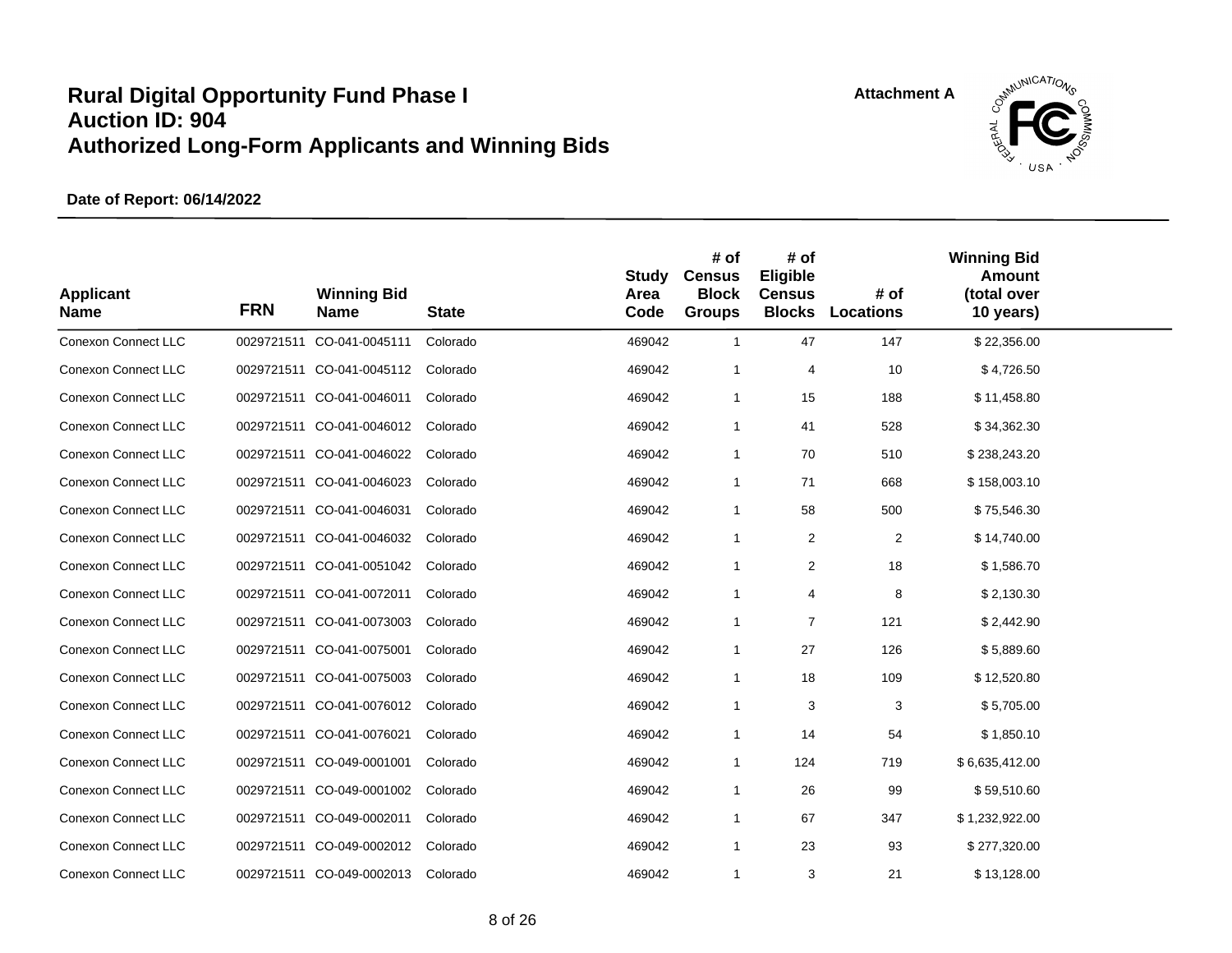

| <b>Applicant</b><br><b>Name</b>                                   | <b>FRN</b> | <b>Winning Bid</b><br><b>Name</b> | <b>State</b>             | <b>Study</b><br>Area<br>Code | # of<br><b>Census</b><br><b>Block</b><br><b>Groups</b> | # of<br>Eligible<br><b>Census</b> | # of<br><b>Blocks Locations</b> | <b>Winning Bid</b><br><b>Amount</b><br>(total over<br>10 years) |  |
|-------------------------------------------------------------------|------------|-----------------------------------|--------------------------|------------------------------|--------------------------------------------------------|-----------------------------------|---------------------------------|-----------------------------------------------------------------|--|
| <b>Conexon Connect LLC</b>                                        |            | 0029721511 CO-049-0002021         | Colorado                 | 469042                       | $\mathbf{1}$                                           | 14                                | 214                             | \$380,892.00                                                    |  |
| <b>Conexon Connect LLC</b>                                        |            | 0029721511 CO-049-0002022         | Colorado                 | 469042                       | $\overline{\mathbf{1}}$                                | 40                                | 147                             | \$664,686.00                                                    |  |
| <b>Conexon Connect LLC</b>                                        |            | 0029721511 CO-049-0002023         | Colorado                 | 469042                       | $\overline{1}$                                         | 10                                | 22                              | \$74,898.00                                                     |  |
| <b>Conexon Connect LLC</b>                                        |            | 0029721511 CO-049-0002024         | Colorado                 | 469042                       | $\mathbf 1$                                            | 17                                | 70                              | \$563,478.40                                                    |  |
| <b>Conexon Connect LLC</b>                                        | 0029721511 | CO-057-9556001                    | Colorado                 | 469042                       | $\overline{1}$                                         | 119                               | 645                             | \$6,574,170.00                                                  |  |
| Conexon Connect LLC                                               |            | 0029721511 CO-069-0024021         | Colorado                 | 469042                       | $\overline{1}$                                         | 49                                | 417                             | \$524,047.40                                                    |  |
| <b>Conexon Connect LLC</b>                                        |            | 0029721511 CO-073-9617001         | Colorado                 | 469042                       | $\mathbf 1$                                            | 15                                | 87                              | \$10,659.00                                                     |  |
| <b>Conexon Connect LLC</b>                                        |            | 0029721511 CO-073-9617002         | Colorado                 | 469042                       | $\overline{1}$                                         | 10                                | 74                              | \$7,813.50                                                      |  |
| <b>Conexon Connect LLC</b>                                        |            | 0029721511 CO-073-9617003         | Colorado                 | 469042                       | $\mathbf 1$                                            | 23                                | 302                             | \$4,732.50                                                      |  |
| <b>Conexon Connect LLC</b>                                        |            | 0029721511 CO-073-9618002         | Colorado                 | 469042                       | $\mathbf 1$                                            | 30                                | 118                             | \$71,181.00                                                     |  |
| <b>Conexon Connect LLC</b>                                        |            | 0029721511 CO-117-0001001         | Colorado                 | 469042                       | $\overline{1}$                                         | 46                                | 287                             | \$314,802.00                                                    |  |
| DoCoMo Pacific, Inc.                                              |            | 0004242723 MP-100-9501001         | Northern Mariana Islands | 659001                       | $\mathbf 1$                                            | 35                                | 132                             | \$1,570,890.00                                                  |  |
| DoCoMo Pacific, Inc.                                              |            | 0004242723 MP-100-9501002         | Northern Mariana Islands | 659001                       | $\overline{1}$                                         | 16                                | 72                              | \$511,710.00                                                    |  |
| DoCoMo Pacific, Inc.                                              |            | 0004242723 MP-110-0001001         | Northern Mariana Islands | 659001                       | $\overline{1}$                                         | 10                                | 81                              | \$361,770.00                                                    |  |
| DoCoMo Pacific, Inc.                                              |            | 0004242723 MP-110-0002001         | Northern Mariana Islands | 659001                       | $\overline{1}$                                         | $\mathbf{1}$                      | 36                              | \$74,955.00                                                     |  |
| DoCoMo Pacific, Inc.                                              |            | 0004242723 MP-110-0007002         | Northern Mariana Islands | 659001                       | $\overline{1}$                                         | 3                                 | 90                              | \$162,510.00                                                    |  |
| DoCoMo Pacific, Inc.                                              |            | 0004242723 MP-120-9501013         | Northern Mariana Islands | 659001                       | $\overline{1}$                                         | 3                                 | 48                              | \$170,335.00                                                    |  |
| DoCoMo Pacific, Inc.                                              |            | 0004242723 MP-120-9502002         | Northern Mariana Islands | 659001                       | $\overline{1}$                                         | 19                                | 71                              | \$854,065.00                                                    |  |
| <b>East Central Vermont</b><br><b>Telecommunications District</b> |            | 0027379676 NH-009-9609002         | New Hampshire            | 129012                       | $\overline{1}$                                         | 21                                | 189                             | \$189,078.00                                                    |  |
| <b>East Central Vermont</b><br><b>Telecommunications District</b> |            | 0027379676 NH-009-9609003         | New Hampshire            | 129012                       | $\overline{1}$                                         | 14                                | 113                             | \$164,880.00                                                    |  |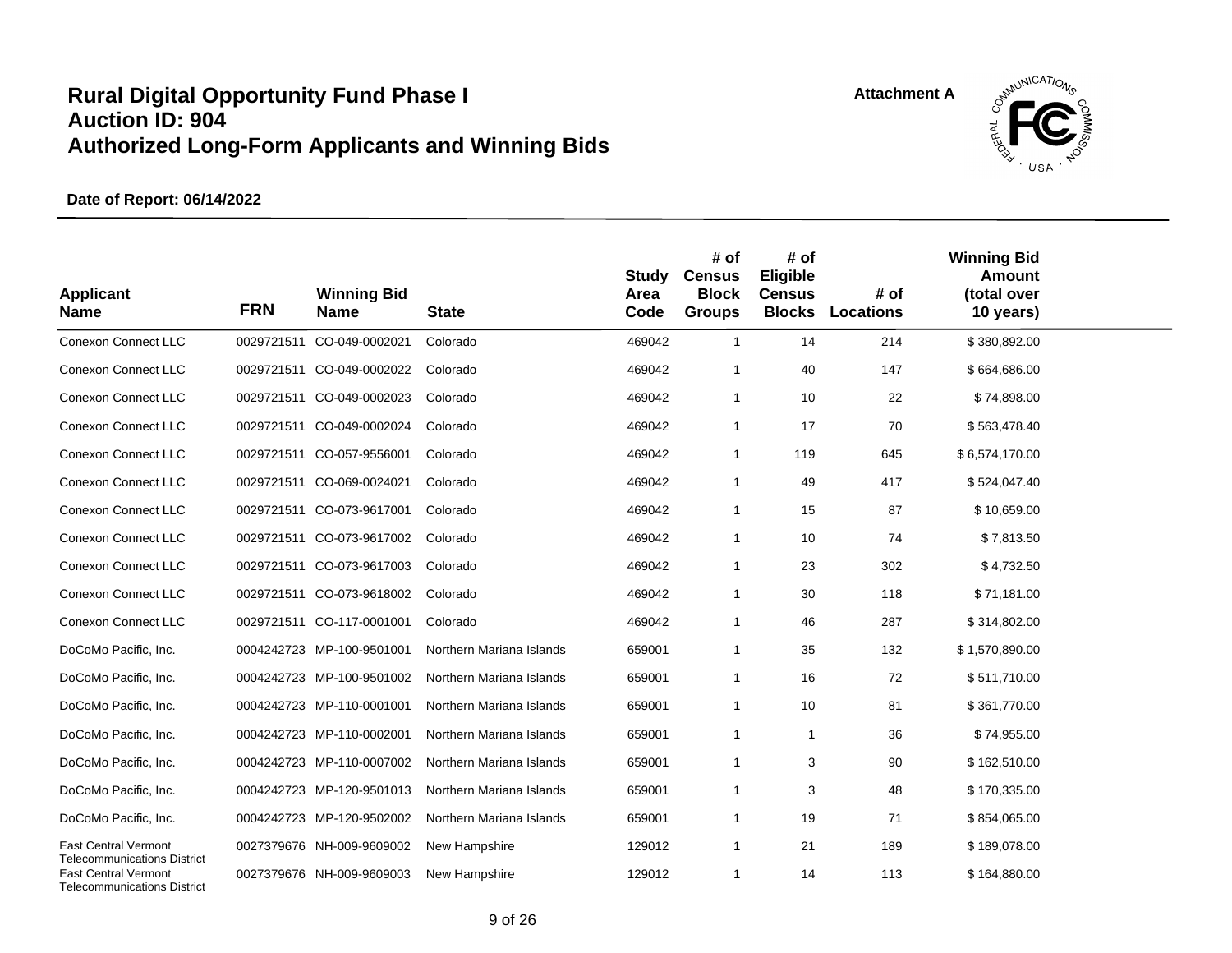

| <b>Applicant</b><br><b>Name</b>                                   | <b>FRN</b> | <b>Winning Bid</b><br><b>Name</b> | <b>State</b> | Study<br>Area<br>Code | # of<br><b>Census</b><br><b>Block</b><br><b>Groups</b> | # of<br>Eligible<br><b>Census</b><br><b>Blocks</b> | # of<br><b>Locations</b> | <b>Winning Bid</b><br>Amount<br>(total over<br>10 years) |  |
|-------------------------------------------------------------------|------------|-----------------------------------|--------------|-----------------------|--------------------------------------------------------|----------------------------------------------------|--------------------------|----------------------------------------------------------|--|
| <b>East Central Vermont</b><br><b>Telecommunications District</b> |            | 0027379676 VT-017-9590001         | Vermont      | 149016                | $\mathbf{1}$                                           | 18                                                 | 74                       | \$141,324.00                                             |  |
| <b>East Central Vermont</b><br><b>Telecommunications District</b> |            | 0027379676 VT-017-9590002         | Vermont      | 149016                | -1                                                     | 8                                                  | 41                       | \$134,976.00                                             |  |
| <b>East Central Vermont</b><br><b>Telecommunications District</b> |            | 0027379676 VT-017-9591011         | Vermont      | 149016                | $\mathbf{1}$                                           | 33                                                 | 249                      | \$173,976.00                                             |  |
| <b>East Central Vermont</b><br><b>Telecommunications District</b> |            | 0027379676 VT-017-9591021         | Vermont      | 149016                | $\mathbf{1}$                                           | $\overline{2}$                                     | 9                        | \$31,932.00                                              |  |
| <b>East Central Vermont</b><br><b>Telecommunications District</b> |            | 0027379676 VT-017-9591022         | Vermont      | 149016                | $\mathbf{1}$                                           | $\overline{7}$                                     | 33                       | \$15,318.00                                              |  |
| <b>East Central Vermont</b><br><b>Telecommunications District</b> |            | 0027379676 VT-017-9593001         | Vermont      | 149016                | $\mathbf{1}$                                           | 17                                                 | 35                       | \$46,770.00                                              |  |
| <b>East Central Vermont</b><br><b>Telecommunications District</b> |            | 0027379676 VT-017-9593002         | Vermont      | 149016                | $\mathbf{1}$                                           | 4                                                  | $\overline{7}$           | \$32,730.00                                              |  |
| <b>East Central Vermont</b><br><b>Telecommunications District</b> |            | 0027379676 VT-017-9594001         | Vermont      | 149016                | $\mathbf{1}$                                           | 13                                                 | 60                       | \$25,379.00                                              |  |
| <b>East Central Vermont</b><br><b>Telecommunications District</b> |            | 0027379676 VT-017-9594002         | Vermont      | 149016                | $\mathbf{1}$                                           | 17                                                 | 45                       | \$150,888.00                                             |  |
| <b>East Central Vermont</b><br><b>Telecommunications District</b> |            | 0027379676 VT-017-9594003         | Vermont      | 149016                | $\mathbf{1}$                                           | 4                                                  | 6                        | \$10,698.00                                              |  |
| <b>East Central Vermont</b><br><b>Telecommunications District</b> |            | 0027379676 VT-017-9595001         | Vermont      | 149016                | $\mathbf{1}$                                           | 12                                                 | 26                       | \$106,926.00                                             |  |
| <b>East Central Vermont</b><br><b>Telecommunications District</b> |            | 0027379676 VT-017-9595002         | Vermont      | 149016                | $\mathbf{1}$                                           | 43                                                 | 258                      | \$110,844.00                                             |  |
| <b>East Central Vermont</b><br><b>Telecommunications District</b> |            | 0027379676 VT-017-9595003         | Vermont      | 149016                | $\mathbf{1}$                                           | 30                                                 | 114                      | \$42,960.00                                              |  |
| <b>East Central Vermont</b><br><b>Telecommunications District</b> |            | 0027379676 VT-017-9595004         | Vermont      | 149016                | $\mathbf{1}$                                           | 12                                                 | 29                       | \$15,629.00                                              |  |
| <b>East Central Vermont</b><br><b>Telecommunications District</b> |            | 0027379676 VT-017-9597001         | Vermont      | 149016                | $\mathbf{1}$                                           | 24                                                 | 202                      | \$82,966.00                                              |  |
| <b>East Central Vermont</b><br><b>Telecommunications District</b> |            | 0027379676 VT-017-9597002         | Vermont      | 149016                | -1                                                     | 16                                                 | 164                      | \$15,651.00                                              |  |
| <b>East Central Vermont</b><br><b>Telecommunications District</b> |            | 0027379676 VT-017-9598002         | Vermont      | 149016                | $\mathbf{1}$                                           | 14                                                 | 128                      | \$27,347.00                                              |  |
| <b>East Central Vermont</b><br><b>Telecommunications District</b> |            | 0027379676 VT-023-9554003         | Vermont      | 149016                | $\mathbf{1}$                                           | $\overline{4}$                                     | 16                       | \$51,264.00                                              |  |
| <b>East Central Vermont</b><br><b>Telecommunications District</b> |            | 0027379676 VT-023-9555001         | Vermont      | 149016                | $\mathbf{1}$                                           | $\mathbf{1}$                                       | $\overline{7}$           | \$23,970.00                                              |  |
| <b>East Central Vermont</b><br><b>Telecommunications District</b> |            | 0027379676 VT-023-9555002         | Vermont      | 149016                | $\mathbf{1}$                                           | $\overline{2}$                                     | 10                       | \$30,714.00                                              |  |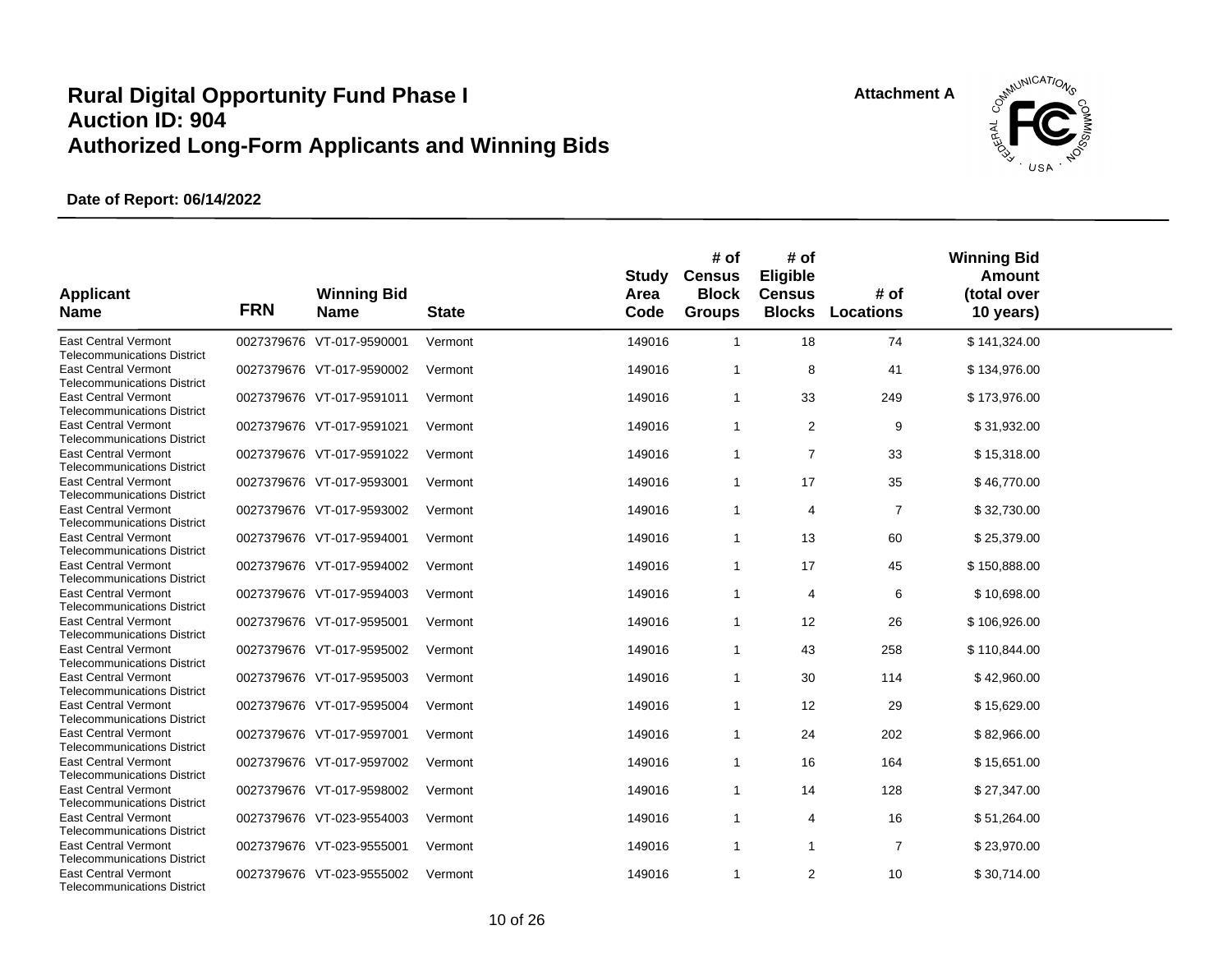

| <b>Applicant</b><br><b>Name</b>                                   | <b>FRN</b> | <b>Winning Bid</b><br><b>Name</b> | <b>State</b> | Study<br>Area<br>Code | # of<br><b>Census</b><br><b>Block</b><br><b>Groups</b> | # of<br>Eligible<br><b>Census</b><br><b>Blocks</b> | # of<br><b>Locations</b> | <b>Winning Bid</b><br>Amount<br>(total over<br>10 years) |  |
|-------------------------------------------------------------------|------------|-----------------------------------|--------------|-----------------------|--------------------------------------------------------|----------------------------------------------------|--------------------------|----------------------------------------------------------|--|
| <b>East Central Vermont</b><br><b>Telecommunications District</b> |            | 0027379676 VT-027-9650001         | Vermont      | 149016                | $\mathbf{1}$                                           | 9                                                  | 34                       | \$53,964.00                                              |  |
| <b>East Central Vermont</b><br><b>Telecommunications District</b> |            | 0027379676 VT-027-9650002         | Vermont      | 149016                | $\overline{1}$                                         | $\overline{7}$                                     | 11                       | \$64,332.00                                              |  |
| <b>East Central Vermont</b><br><b>Telecommunications District</b> |            | 0027379676 VT-027-9651002         | Vermont      | 149016                | $\overline{1}$                                         | 13                                                 | 49                       | \$74,166.00                                              |  |
| <b>East Central Vermont</b><br><b>Telecommunications District</b> |            | 0027379676 VT-027-9651003         | Vermont      | 149016                | $\overline{1}$                                         | 11                                                 | 30                       | \$34,770.00                                              |  |
| <b>East Central Vermont</b><br><b>Telecommunications District</b> |            | 0027379676 VT-027-9652001         | Vermont      | 149016                | $\overline{1}$                                         | $\overline{7}$                                     | 20                       | \$23,556.00                                              |  |
| <b>East Central Vermont</b><br><b>Telecommunications District</b> |            | 0027379676 VT-027-9652002         | Vermont      | 149016                | $\mathbf 1$                                            | 22                                                 | 61                       | \$209,334.00                                             |  |
| <b>East Central Vermont</b><br><b>Telecommunications District</b> |            | 0027379676 VT-027-9654001         | Vermont      | 149016                | $\overline{1}$                                         | 23                                                 | 207                      | \$41,989.00                                              |  |
| <b>East Central Vermont</b><br><b>Telecommunications District</b> |            | 0027379676 VT-027-9655013         | Vermont      | 149016                | $\mathbf 1$                                            | 4                                                  | 94                       | \$5,347.00                                               |  |
| <b>East Central Vermont</b><br><b>Telecommunications District</b> |            | 0027379676 VT-027-9655021         | Vermont      | 149016                | $\overline{1}$                                         | 14                                                 | 55                       | \$18,161.00                                              |  |
| <b>East Central Vermont</b><br><b>Telecommunications District</b> |            | 0027379676 VT-027-9656003         | Vermont      | 149016                | $\overline{1}$                                         | 5                                                  | 28                       | \$10,542.00                                              |  |
| <b>East Central Vermont</b><br><b>Telecommunications District</b> |            | 0027379676 VT-027-9658001         | Vermont      | 149016                | $\mathbf{1}$                                           | 11                                                 | 46                       | \$102,480.00                                             |  |
| <b>East Central Vermont</b><br><b>Telecommunications District</b> |            | 0027379676 VT-027-9658002         | Vermont      | 149016                | -1                                                     | 9                                                  | 25                       | \$47,838.00                                              |  |
| <b>East Central Vermont</b><br><b>Telecommunications District</b> |            | 0027379676 VT-027-9659001         | Vermont      | 149016                | $\overline{1}$                                         | -1                                                 | 16                       | \$46,134.00                                              |  |
| <b>East Central Vermont</b><br><b>Telecommunications District</b> |            | 0027379676 VT-027-9659003         | Vermont      | 149016                | $\mathbf 1$                                            | 16                                                 | 78                       | \$48,983.00                                              |  |
| <b>East Central Vermont</b><br><b>Telecommunications District</b> |            | 0027379676 VT-027-9659004         | Vermont      | 149016                | $\overline{1}$                                         | 10                                                 | 15                       | \$23,148.00                                              |  |
| <b>East Central Vermont</b><br><b>Telecommunications District</b> |            | 0027379676 VT-027-9660004         | Vermont      | 149016                | -1                                                     | 13                                                 | 38                       | \$7,275.00                                               |  |
| Farmers Rural Connect, Inc.                                       | 0029689585 | AR-063-4908001                    | Arkansas     | 409058                | $\mathbf{1}$                                           | 40                                                 | 349                      | \$1,155,162.50                                           |  |
| Farmers Rural Connect, Inc.                                       |            | 0029689585 AR-067-4801003         | Arkansas     | 409058                | $\mathbf 1$                                            | 5                                                  | 11                       | \$23,976.00                                              |  |
| Farmers Rural Connect, Inc.                                       |            | 0029689585 AR-067-4801004         | Arkansas     | 409058                | $\mathbf{1}$                                           | 2                                                  | 19                       | \$12,288.00                                              |  |
| Farmers Rural Connect, Inc.                                       |            | 0029689585 AR-067-4803001         | Arkansas     | 409058                | $\mathbf{1}$                                           | $\mathbf{1}$                                       | 5                        | \$39,078.00                                              |  |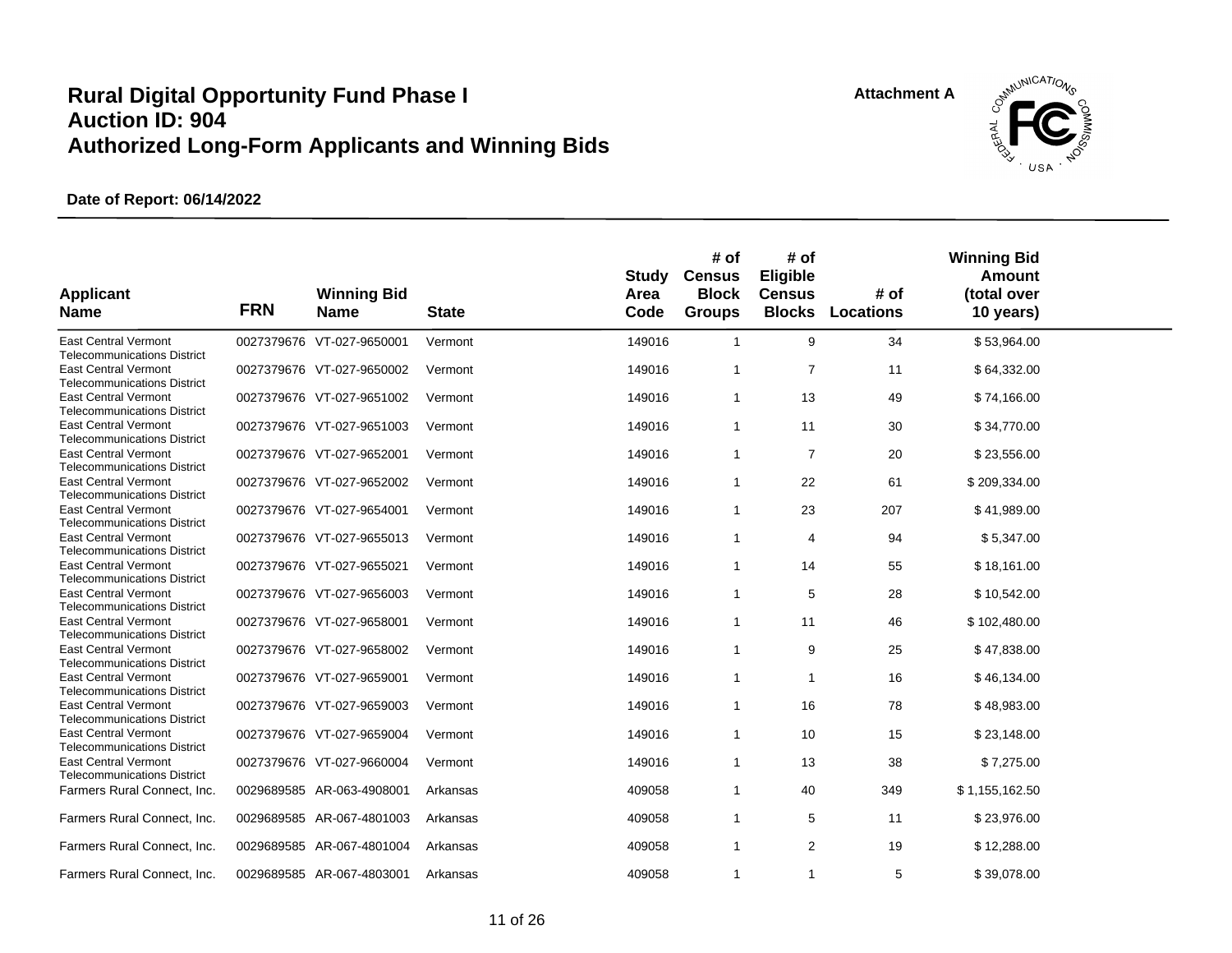

| <b>Applicant</b><br><b>Name</b>                         | <b>FRN</b> | <b>Winning Bid</b><br><b>Name</b> | <b>State</b> | <b>Study</b><br>Area<br>Code | # of<br><b>Census</b><br><b>Block</b><br><b>Groups</b> | # of<br>Eligible<br><b>Census</b><br><b>Blocks</b> | # of<br><b>Locations</b> | <b>Winning Bid</b><br>Amount<br>(total over<br>10 years) |  |
|---------------------------------------------------------|------------|-----------------------------------|--------------|------------------------------|--------------------------------------------------------|----------------------------------------------------|--------------------------|----------------------------------------------------------|--|
| Farmers Rural Connect, Inc.                             |            | 0029689585 AR-067-4803002         | Arkansas     | 409058                       | $\mathbf{1}$                                           | 6                                                  | 22                       | \$50,292.00                                              |  |
| Farmers Rural Connect, Inc.                             |            | 0029689585 AR-067-4803003         | Arkansas     | 409058                       | $\overline{1}$                                         | $\overline{4}$                                     | 13                       | \$11,454.00                                              |  |
| <b>Fidelity Cablevision LLC</b>                         |            | 0000013326 MO-023-9502012         | Missouri     | 429002                       | $\mathbf{1}$                                           | 5                                                  | 10                       | \$10,155.00                                              |  |
| <b>Fidelity Cablevision LLC</b>                         |            | 0000013326 MO-023-9503001         | Missouri     | 429002                       | $\mathbf{1}$                                           | 2                                                  | 3                        | \$1,842.00                                               |  |
| <b>Fidelity Cablevision LLC</b>                         |            | 0000013326 MO-023-9503003         | Missouri     | 429002                       | $\mathbf{1}$                                           | $\mathbf{1}$                                       | 1                        | \$1,044.00                                               |  |
| <b>Fidelity Cablevision LLC</b>                         |            | 0000013326 MO-023-9503006         | Missouri     | 429002                       | $\mathbf{1}$                                           | 2                                                  | $\overline{4}$           | \$5,112.00                                               |  |
| <b>Fidelity Cablevision LLC</b>                         |            | 0000013326 MO-023-9504002         | Missouri     | 429002                       | $\mathbf{1}$                                           | $\mathbf{1}$                                       | 1                        | \$1,182.00                                               |  |
| <b>Fidelity Cablevision LLC</b>                         |            | 0000013326 MO-023-9505002         | Missouri     | 429002                       | $\mathbf{1}$                                           | $\overline{7}$                                     | 13                       | \$11,510.00                                              |  |
| <b>Fidelity Cablevision LLC</b>                         |            | 0000013326 MO-037-0614001         | Missouri     | 429002                       | $\overline{1}$                                         | $\overline{1}$                                     | 3                        | \$3,060.00                                               |  |
| <b>Fidelity Cablevision LLC</b>                         |            | 0000013326 MO-161-8903002         | Missouri     | 429002                       | $\overline{1}$                                         | $\overline{1}$                                     | $\overline{2}$           | \$1,182.00                                               |  |
| <b>Fidelity Cablevision LLC</b>                         |            | 0000013326 MO-161-8904001         | Missouri     | 429002                       | $\mathbf{1}$                                           | 2                                                  | 2                        | \$2,892.00                                               |  |
| Gardonville Cooperative                                 |            | 0004320164 MN-041-4505001         | Minnesota    | 361396                       | $\overline{1}$                                         | $\mathbf{1}$                                       | 3                        | \$25,998.00                                              |  |
| <b>Telephone Association</b><br>Gardonville Cooperative |            | 0004320164 MN-121-9701002         | Minnesota    | 361396                       | $\overline{1}$                                         | 9                                                  | 21                       | \$37,905.00                                              |  |
| <b>Telephone Association</b><br>Hankins Information     |            | 0027344498 CA-069-0001001         | California   | 549033                       | -1                                                     | 21                                                 | 406                      | \$245,778.00                                             |  |
| Technology<br>Hankins Information                       |            | 0027344498 CA-069-0001002         | California   | 549033                       | $\overline{1}$                                         | 9                                                  | 178                      | \$49,687.50                                              |  |
| Technology<br>Hankins Information                       |            | 0027344498 CA-069-0001003         | California   | 549033                       | $\overline{1}$                                         | 38                                                 | 421                      | \$311,778.00                                             |  |
| Technology<br>Hankins Information                       |            | 0027344498 CA-069-0001004         | California   | 549033                       | $\overline{1}$                                         | 23                                                 | 309                      | \$137,854.50                                             |  |
| Technology<br>Hankins Information                       |            | 0027344498 CA-069-0008023         | California   | 549033                       | -1                                                     | 19                                                 | 117                      | \$189,468.00                                             |  |
| Technology                                              |            |                                   |              |                              |                                                        |                                                    |                          |                                                          |  |
| Hankins Information<br>Technology                       |            | 0027344498 CA-085-5121001         | California   | 549033                       | -1                                                     | 35                                                 | 402                      | \$233,596.50                                             |  |
| Hankins Information<br>Technology                       |            | 0027344498 CA-085-5123052         | California   | 549033                       | $\overline{1}$                                         | $\overline{4}$                                     | 56                       | \$5,796.00                                               |  |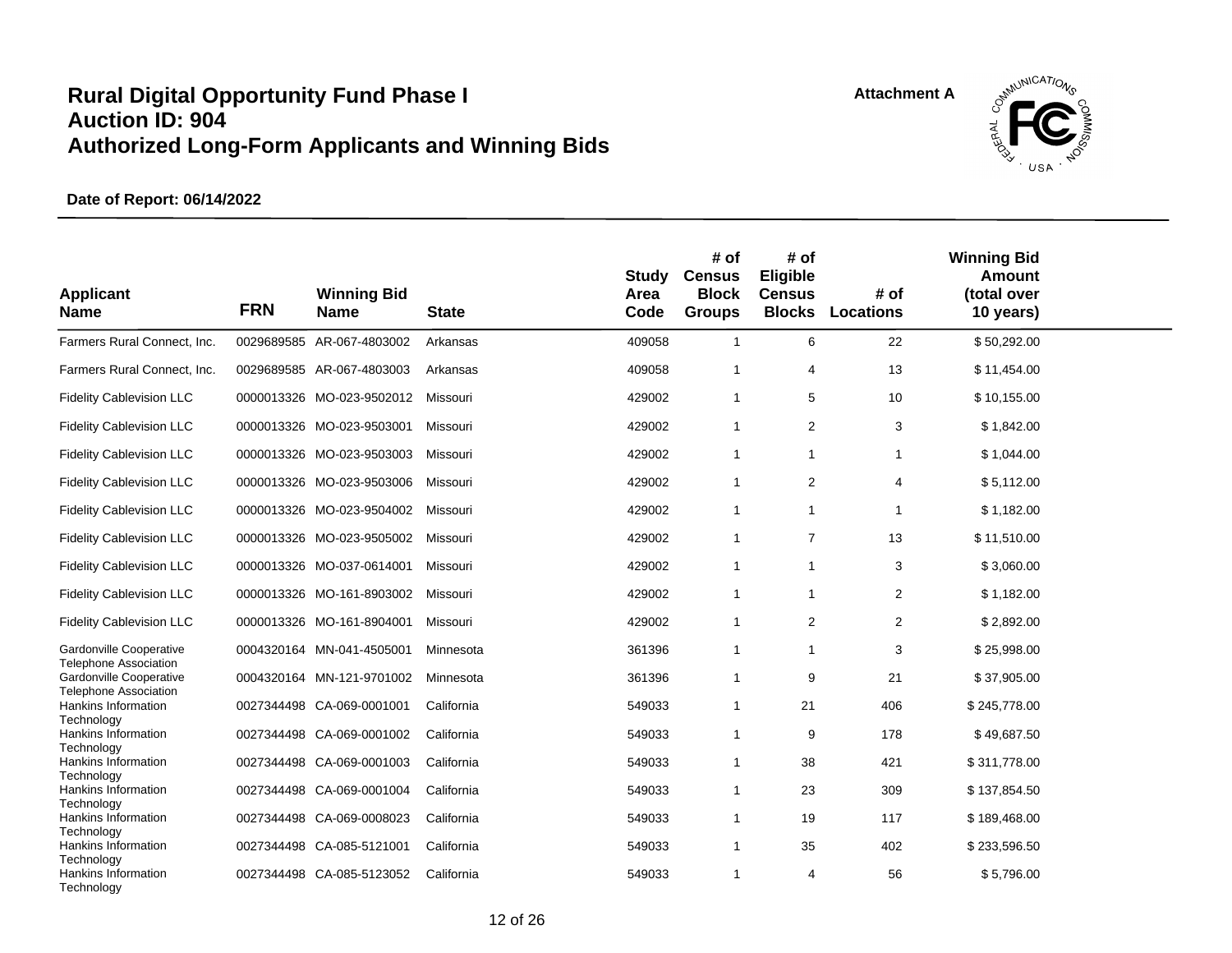

| <b>Applicant</b><br><b>Name</b>                                               | <b>FRN</b>   | <b>Winning Bid</b><br><b>Name</b> | <b>State</b> | <b>Study</b><br>Area<br>Code | # of<br><b>Census</b><br><b>Block</b><br><b>Groups</b> | # of<br><b>Eligible</b><br><b>Census</b><br><b>Blocks</b> | # of<br><b>Locations</b> | <b>Winning Bid</b><br>Amount<br>(total over<br>10 years) |  |
|-------------------------------------------------------------------------------|--------------|-----------------------------------|--------------|------------------------------|--------------------------------------------------------|-----------------------------------------------------------|--------------------------|----------------------------------------------------------|--|
| Hankins Information                                                           |              | 0027344498 CA-085-5123082         | California   | 549033                       | $\mathbf{1}$                                           | $\mathbf{1}$                                              | 3                        | \$10,828.00                                              |  |
| Technology<br>Hankins Information                                             |              | 0027344498 CA-085-5123102         | California   | 549033                       | $\mathbf{1}$                                           | 12                                                        | 193                      | \$61,940.00                                              |  |
| Technology<br>Hankins Information                                             |              | 0027344498 CA-085-5123111         | California   | 549033                       | $\mathbf{1}$                                           | $\mathbf{1}$                                              | $\overline{4}$           | \$3,324.00                                               |  |
| Technology<br>Hankins Information                                             |              | 0027344498 CA-085-5124011         | California   | 549033                       | $\mathbf{1}$                                           | 33                                                        | 457                      | \$85,566.00                                              |  |
| Technology<br>Hankins Information                                             |              | 0027344498 CA-085-5124012         | California   | 549033                       | $\mathbf{1}$                                           | 8                                                         | 17                       | \$38,135.00                                              |  |
| Technology<br>Hankins Information                                             |              | 0027344498 CA-085-5124021         | California   | 549033                       | $\mathbf{1}$                                           | 15                                                        | 240                      | \$76,323.00                                              |  |
| Technology<br>Hankins Information                                             |              | 0027344498 CA-085-5124022         | California   | 549033                       | $\mathbf{1}$                                           | 12                                                        | 89                       | \$96,705.00                                              |  |
| Technology<br>Hankins Information                                             |              | 0027344498 CA-085-5124023         | California   | 549033                       | $\mathbf{1}$                                           | 14                                                        | 225                      | \$206,238.00                                             |  |
| Technology<br>Hankins Information                                             |              | 0027344498 CA-085-5125061         | California   | 549033                       | $\mathbf{1}$                                           | $\mathbf{1}$                                              | 8                        | \$642.00                                                 |  |
| Technology<br>Hankins Information                                             |              | 0027344498 CA-085-5126021         | California   | 549033                       | $\mathbf{1}$                                           | 40                                                        | 325                      | \$247,845.00                                             |  |
| Technology<br>Hankins Information                                             |              | 0027344498 CA-085-5126022         | California   | 549033                       | $\mathbf{1}$                                           | 17                                                        | 277                      | \$170,340.00                                             |  |
| Technology<br><b>Hood River Electric</b>                                      |              | 0001566165 OR-027-9501003         | Oregon       | 539025                       | $\mathbf{1}$                                           | 34                                                        | 315                      | \$773,591.60                                             |  |
| Cooperative<br><b>Hood River Electric</b>                                     |              | 0001566165 OR-027-9501004         | Oregon       | 539025                       | $\mathbf{1}$                                           | 28                                                        | 380                      | \$584,248.00                                             |  |
| Cooperative<br><b>Hood River Electric</b>                                     |              | 0001566165 OR-027-9504001         | Oregon       | 539025                       | $\mathbf{1}$                                           | 40                                                        | 618                      | \$841,817.80                                             |  |
| Cooperative<br><b>Hood River Electric</b>                                     |              | 0001566165 OR-027-9504002         | Oregon       | 539025                       | $\mathbf{1}$                                           | 9                                                         | 407                      | \$10,598.80                                              |  |
| Cooperative<br>Hunter Communications &                                        | 0013769708 1 |                                   | California   | 549040                       | 3                                                      | 82                                                        | 1,569                    | \$5,299,512.80                                           |  |
| <b>Technologies LLC</b><br>Hunter Communications &<br><b>Technologies LLC</b> |              | 0013769708 CA-023-0001001         | California   | 549040                       | 1                                                      | 4                                                         | 30                       | \$51,075.00                                              |  |
| Hunter Communications &<br><b>Technologies LLC</b>                            |              | 0013769708 CA-023-0008003         | California   | 549040                       | $\mathbf{1}$                                           | $\overline{7}$                                            | 21                       | \$125,060.00                                             |  |
| Hunter Communications &<br><b>Technologies LLC</b>                            | 0013769708 1 |                                   | Oregon       | 539027                       | 9                                                      | 23                                                        | 127                      | \$97,080.00                                              |  |
| Hunter Communications &<br><b>Technologies LLC</b>                            | 0013769708 2 |                                   | Oregon       | 539027                       | 31                                                     | 67                                                        | 398                      | \$184,642.90                                             |  |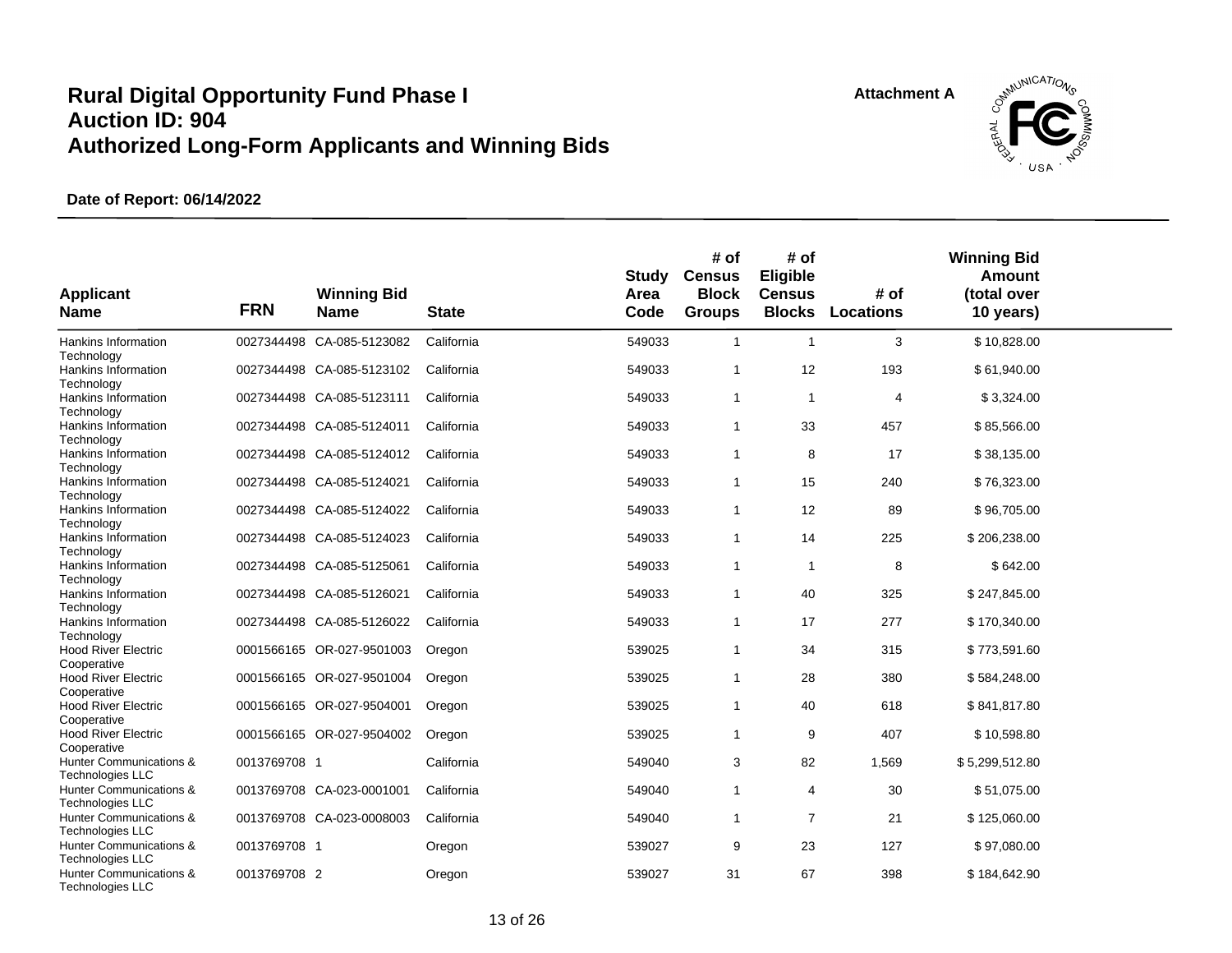

| <b>Applicant</b><br><b>Name</b>                    | <b>FRN</b> | <b>Winning Bid</b><br><b>Name</b> | <b>State</b> | <b>Study</b><br>Area<br>Code | # of<br><b>Census</b><br><b>Block</b><br><b>Groups</b> | # of<br>Eligible<br><b>Census</b><br><b>Blocks</b> | # of<br><b>Locations</b> | <b>Winning Bid</b><br>Amount<br>(total over<br>10 years) |  |
|----------------------------------------------------|------------|-----------------------------------|--------------|------------------------------|--------------------------------------------------------|----------------------------------------------------|--------------------------|----------------------------------------------------------|--|
| Hunter Communications &<br><b>Technologies LLC</b> |            | 0013769708 OR-029-0006023         | Oregon       | 539027                       | $\mathbf{1}$                                           | $\overline{2}$                                     | 6                        | \$31,554.00                                              |  |
| Hunter Communications &<br><b>Technologies LLC</b> |            | 0013769708 OR-029-0015003         | Oregon       | 539027                       | $\overline{1}$                                         | $\overline{4}$                                     | 33                       | \$89,100.00                                              |  |
| Hunter Communications &<br><b>Technologies LLC</b> |            | 0013769708 OR-029-0018001         | Oregon       | 539027                       | $\overline{1}$                                         | 4                                                  | 20                       | \$22,416.00                                              |  |
| Hunter Communications &<br><b>Technologies LLC</b> |            | 0013769708 OR-029-0024002         | Oregon       | 539027                       | $\mathbf{1}$                                           | 18                                                 | 97                       | \$229,086.00                                             |  |
| Hunter Communications &<br>Technologies LLC        |            | 0013769708 OR-029-0027003         | Oregon       | 539027                       | $\overline{1}$                                         | 16                                                 | 97                       | \$119,664.00                                             |  |
| Hunter Communications &<br>Technologies LLC        |            | 0013769708 OR-035-9701002         | Oregon       | 539027                       | $\mathbf{1}$                                           | 70                                                 | 809                      | \$1,353,392.00                                           |  |
| Hunter Communications &<br><b>Technologies LLC</b> |            | 0013769708 OR-035-9701003         | Oregon       | 539027                       | $\overline{1}$                                         | 36                                                 | 451                      | \$1,213,068.00                                           |  |
| Hunter Communications &<br>Technologies LLC        |            | 0013769708 OR-035-9702002         | Oregon       | 539027                       | $\mathbf{1}$                                           | 113                                                | 690                      | \$5,421,954.00                                           |  |
| Hunter Communications &<br><b>Technologies LLC</b> |            | 0013769708 OR-035-9702003         | Oregon       | 539027                       | $\mathbf{1}$                                           | 120                                                | 811                      | \$1,380,498.30                                           |  |
| Hunter Communications &<br>Technologies LLC        |            | 0013769708 OR-035-9702004         | Oregon       | 539027                       | $\mathbf{1}$                                           | 116                                                | 534                      | \$3,449,922.00                                           |  |
| Hunter Communications &<br><b>Technologies LLC</b> |            | 0013769708 OR-039-0009042         | Oregon       | 539027                       | $\mathbf{1}$                                           | 6                                                  | 46                       | \$42,975.10                                              |  |
| Hunter Communications &<br><b>Technologies LLC</b> |            | 0013769708 OR-039-0015004         | Oregon       | 539027                       | $\overline{1}$                                         | 9                                                  | 19                       | \$35,826.00                                              |  |
| Innovative Financial<br>Technologies LLC           |            | 0021551585 TX-011-9501002         | Texas        | 449103                       | $\mathbf{1}$                                           | 5                                                  | 23                       | \$2,795.00                                               |  |
| Innovative Financial<br><b>Technologies LLC</b>    |            | 0021551585 TX-065-9501003         | Texas        | 449103                       | $\mathbf{1}$                                           | 4                                                  | 5                        | \$1,311.00                                               |  |
| Innovative Financial<br>Technologies LLC           |            | 0021551585 TX-065-9502002         | Texas        | 449103                       | $\overline{1}$                                         | 47                                                 | 153                      | \$19,332.60                                              |  |
| Innovative Financial<br><b>Technologies LLC</b>    |            | 0021551585 TX-069-9501001         | Texas        | 449103                       | $\mathbf{1}$                                           | 17                                                 | 36                       | \$7,313.50                                               |  |
| Innovative Financial<br>Technologies LLC           |            | 0021551585 TX-069-9502001         | Texas        | 449103                       | $\mathbf{1}$                                           | 4                                                  | 9                        | \$1,671.70                                               |  |
| Innovative Financial<br><b>Technologies LLC</b>    |            | 0021551585 TX-069-9502003         | Texas        | 449103                       | $\mathbf{1}$                                           | 12                                                 | 28                       | \$3,013.60                                               |  |
| Innovative Financial<br><b>Technologies LLC</b>    |            | 0021551585 TX-069-9503002         | Texas        | 449103                       | $\mathbf{1}$                                           | 11                                                 | 12                       | \$2,539.50                                               |  |
| Innovative Financial<br><b>Technologies LLC</b>    |            | 0021551585 TX-107-9502001         | Texas        | 449103                       | $\mathbf{1}$                                           | 33                                                 | 45                       | \$8,112.60                                               |  |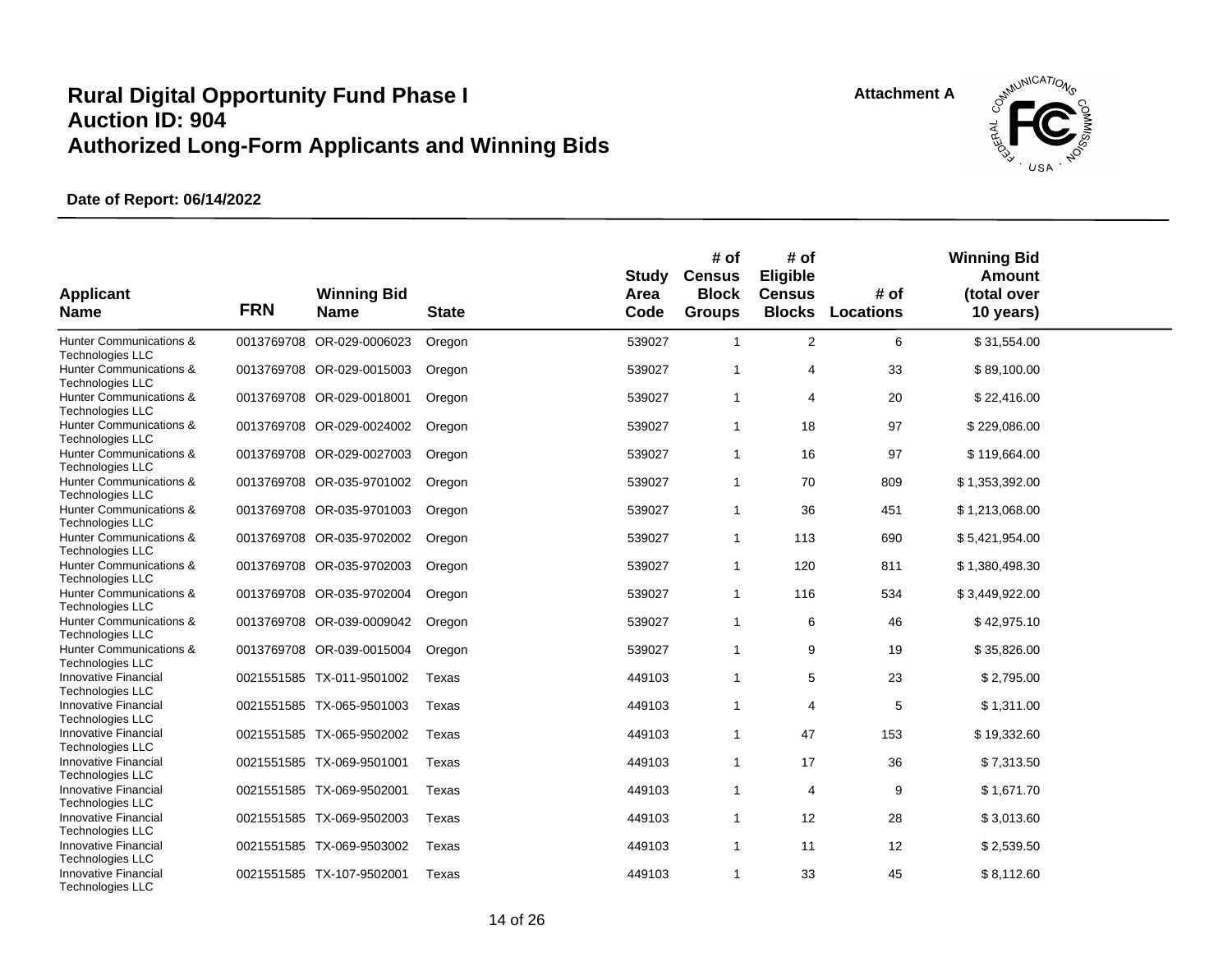

| <b>Applicant</b><br><b>Name</b>                        | <b>FRN</b> | <b>Winning Bid</b><br><b>Name</b> | <b>State</b> | <b>Study</b><br>Area<br>Code | # of<br><b>Census</b><br><b>Block</b><br><b>Groups</b> | # of<br>Eligible<br><b>Census</b><br><b>Blocks</b> | # of<br>Locations | <b>Winning Bid</b><br>Amount<br>(total over<br>10 years) |  |
|--------------------------------------------------------|------------|-----------------------------------|--------------|------------------------------|--------------------------------------------------------|----------------------------------------------------|-------------------|----------------------------------------------------------|--|
| Innovative Financial<br><b>Technologies LLC</b>        |            | 0021551585 TX-107-9503001         | Texas        | 449103                       | $\overline{1}$                                         | 9                                                  | 15                | \$3,825.00                                               |  |
| Innovative Financial<br><b>Technologies LLC</b>        |            | 0021551585 TX-153-9505001         | Texas        | 449103                       | $\overline{1}$                                         | 197                                                | 343               | \$70,082.60                                              |  |
| <b>Innovative Financial</b><br><b>Technologies LLC</b> |            | 0021551585 TX-153-9505003         | Texas        | 449103                       | $\overline{1}$                                         | 23                                                 | 106               | \$1,228.10                                               |  |
| Innovative Financial<br><b>Technologies LLC</b>        |            | 0021551585 TX-153-9506001         | Texas        | 449103                       | $\mathbf{1}$                                           | 4                                                  | 20                | \$1,542.00                                               |  |
| Innovative Financial<br><b>Technologies LLC</b>        |            | 0021551585 TX-189-9506001         | Texas        | 449103                       | $\overline{1}$                                         | 136                                                | 276               | \$40,680.60                                              |  |
| Innovative Financial<br><b>Technologies LLC</b>        |            | 0021551585 TX-189-9508001         | Texas        | 449103                       | $\mathbf{1}$                                           | $\overline{c}$                                     | 4                 | \$122.70                                                 |  |
| <b>Innovative Financial</b><br><b>Technologies LLC</b> |            | 0021551585 TX-233-9502002         | Texas        | 449103                       | $\overline{1}$                                         | 14                                                 | 29                | \$1,493.30                                               |  |
| <b>Innovative Financial</b><br><b>Technologies LLC</b> |            | 0021551585 TX-233-9502003         | Texas        | 449103                       | $\overline{1}$                                         | 136                                                | 407               | \$54,991.30                                              |  |
| Innovative Financial<br><b>Technologies LLC</b>        |            | 0021551585 TX-233-9505003         | Texas        | 449103                       | $\overline{1}$                                         | 5                                                  | 10                | \$427.90                                                 |  |
| Innovative Financial<br><b>Technologies LLC</b>        |            | 0021551585 TX-279-9501001         | Texas        | 449103                       | $\overline{1}$                                         | 3                                                  | 5                 | \$1,287.00                                               |  |
| <b>Innovative Financial</b><br><b>Technologies LLC</b> |            | 0021551585 TX-303-0101012         | Texas        | 449103                       | $\overline{1}$                                         | 5                                                  | 11                | \$2,313.50                                               |  |
| Innovative Financial<br><b>Technologies LLC</b>        |            | 0021551585 TX-341-9501002         | Texas        | 449103                       | $\overline{1}$                                         | 3                                                  | 9                 | \$214.50                                                 |  |
| <b>Innovative Financial</b><br><b>Technologies LLC</b> |            | 0021551585 TX-341-9502002         | Texas        | 449103                       | $\mathbf{1}$                                           | 62                                                 | 187               | \$19,188.40                                              |  |
| <b>Innovative Financial</b><br><b>Technologies LLC</b> |            | 0021551585 TX-341-9504004         | Texas        | 449103                       | $\overline{1}$                                         | $\overline{1}$                                     | 21                | \$535.00                                                 |  |
| Innovative Financial<br><b>Technologies LLC</b>        |            | 0021551585 TX-375-0139002         | Texas        | 449103                       | $\overline{1}$                                         | $\mathbf{1}$                                       | 1                 | \$564.00                                                 |  |
| <b>Innovative Financial</b><br><b>Technologies LLC</b> |            | 0021551585 TX-375-0141001         | Texas        | 449103                       | $\overline{1}$                                         | 6                                                  | 177               | \$686.30                                                 |  |
| Innovative Financial<br>Technologies LLC               |            | 0021551585 TX-375-0144012         | Texas        | 449103                       | $\overline{1}$                                         | 21                                                 | 107               | \$3,747.70                                               |  |
| <b>Innovative Financial</b><br><b>Technologies LLC</b> |            | 0021551585 TX-381-0217021         | Texas        | 449103                       | $\mathbf{1}$                                           | 20                                                 | 287               | \$12,739.80                                              |  |
| <b>Innovative Financial</b><br>Technologies LLC        |            | 0021551585 TX-381-0217022         | Texas        | 449103                       | $\mathbf{1}$                                           | 6                                                  | 22                | \$635.30                                                 |  |
| <b>Innovative Financial</b><br>Technologies LLC        |            | 0021551585 TX-381-0217041         | Texas        | 449103                       | $\mathbf{1}$                                           | 15                                                 | 79                | \$8,020.10                                               |  |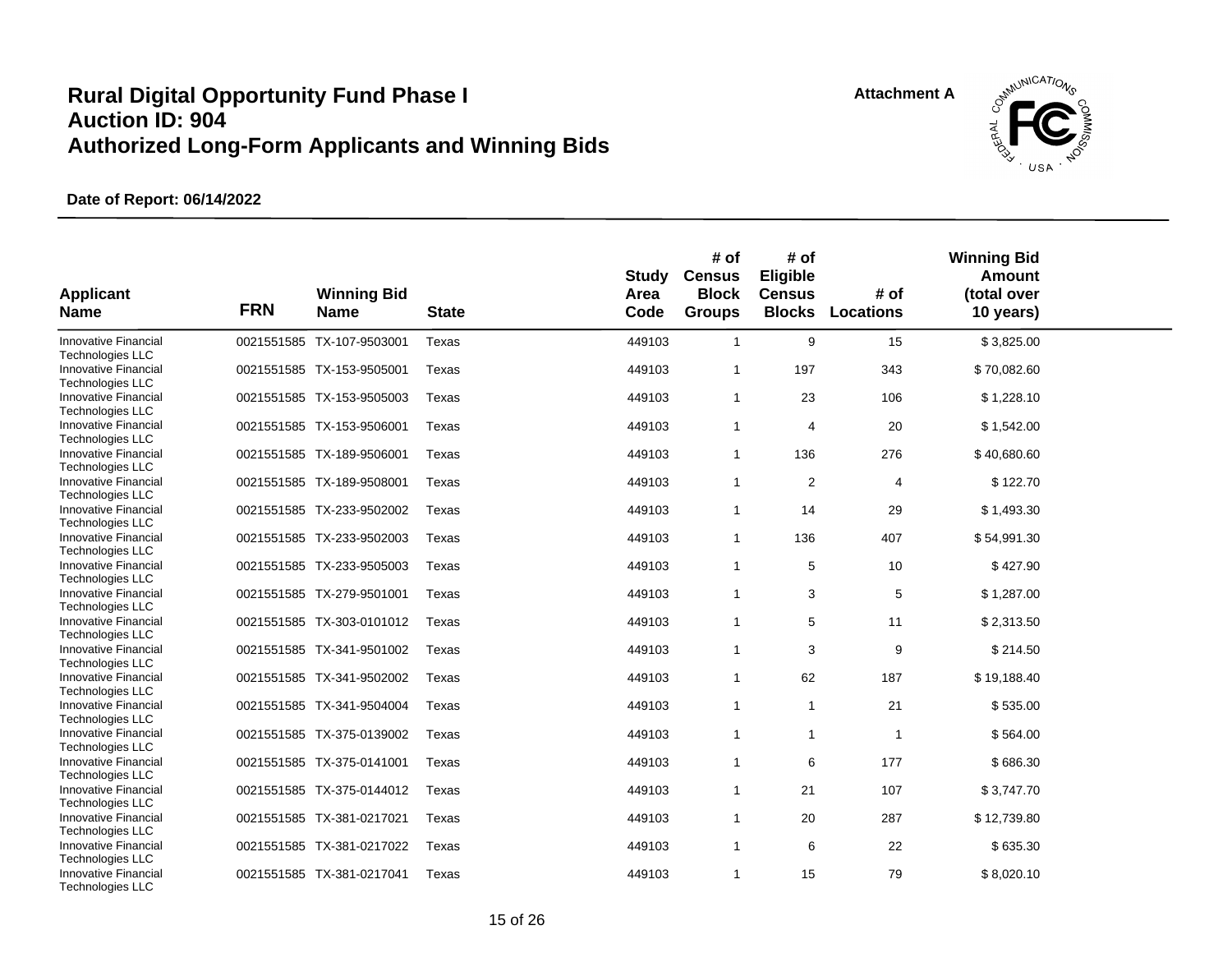

| <b>Applicant</b><br><b>Name</b>                        | <b>FRN</b> | <b>Winning Bid</b><br><b>Name</b> | <b>State</b> | <b>Study</b><br>Area<br>Code | # of<br><b>Census</b><br><b>Block</b><br><b>Groups</b> | # of<br>Eligible<br><b>Census</b><br><b>Blocks</b> | # of<br><b>Locations</b> | <b>Winning Bid</b><br>Amount<br>(total over<br>10 years) |  |
|--------------------------------------------------------|------------|-----------------------------------|--------------|------------------------------|--------------------------------------------------------|----------------------------------------------------|--------------------------|----------------------------------------------------------|--|
| Innovative Financial<br><b>Technologies LLC</b>        |            | 0021551585 TX-381-0218022         | Texas        | 449103                       | $\mathbf{1}$                                           | $\overline{2}$                                     | $\overline{c}$           | \$350.10                                                 |  |
| Innovative Financial<br>Technologies LLC               |            | 0021551585 TX-381-0219002         | Texas        | 449103                       | 1                                                      | 21                                                 | 94                       | \$2,019.20                                               |  |
| <b>Innovative Financial</b><br><b>Technologies LLC</b> |            | 0021551585 TX-381-0220021         | Texas        | 449103                       | 1                                                      | 17                                                 | 209                      | \$12,653.00                                              |  |
| Jasper County Rural Electric<br>Membership Corporatio  |            | 0027611367 IN-073-1008001         | Indiana      | 329042                       | 1                                                      | 25                                                 | 135                      | \$153,180.00                                             |  |
| Jasper County Rural Electric<br>Membership Corporatio  |            | 0027611367 IN-073-1008002         | Indiana      | 329042                       | 1                                                      | 17                                                 | 78                       | \$60,310.00                                              |  |
| Jasper County Rural Electric<br>Membership Corporatio  |            | 0027611367 IN-073-1009011         | Indiana      | 329042                       | $\mathbf{1}$                                           | 2                                                  | 8                        | \$24,774.00                                              |  |
| Jasper County Rural Electric<br>Membership Corporatio  |            | 0027611367 IN-073-1010001         | Indiana      | 329042                       | 1                                                      | 3                                                  | 41                       | \$43,206.00                                              |  |
| LigTel Communications, Inc.                            |            | 0007770084 IN-113-9721002         | Indiana      | 329041                       | 1                                                      | 30                                                 | 207                      | \$131,574.00                                             |  |
| LigTel Communications, Inc.                            |            | 0007770084 IN-113-9721003         | Indiana      | 329041                       | 1                                                      | 6                                                  | 26                       | \$85,902.00                                              |  |
| LigTel Communications, Inc.                            |            | 0007770084 IN-113-9724002         | Indiana      | 329041                       | 1                                                      | 29                                                 | 183                      | \$168,448.00                                             |  |
| MLGC, L.L.C.                                           |            | 0009828450 ND-017-0401003         | North Dakota | 389027                       | 1                                                      | 25                                                 | 65                       | \$543,955.00                                             |  |
| MLGC, L.L.C.                                           |            | 0009828450 ND-017-0405001         | North Dakota | 389027                       | 1                                                      | 13                                                 | 53                       | \$206,635.00                                             |  |
| MLGC, L.L.C.                                           |            | 0009828450 ND-017-0405002         | North Dakota | 389027                       | 1                                                      | 19                                                 | 34                       | \$244,035.00                                             |  |
| MLGC, L.L.C.                                           |            | 0009828450 ND-017-0405003         | North Dakota | 389027                       | 1                                                      | 8                                                  | 13                       | \$46,785.00                                              |  |
| MLGC, L.L.C.                                           |            | 0009828450 ND-017-0406001         | North Dakota | 389027                       | $\mathbf{1}$                                           | 80                                                 | 197                      | \$1,757,890.00                                           |  |
| MLGC, L.L.C.                                           |            | 0009828450 ND-017-0406002         | North Dakota | 389027                       | 1                                                      | 59                                                 | 182                      | \$868,950.00                                             |  |
| MLGC, L.L.C.                                           |            | 0009828450 ND-073-9689001         | North Dakota | 389027                       | 1                                                      | 3                                                  | 5                        | \$80,100.00                                              |  |
| MLGC, L.L.C.                                           |            | 0009828450 ND-077-9707001         | North Dakota | 389027                       | 1                                                      | 12                                                 | 28                       | \$191,268.00                                             |  |
| MLGC, L.L.C.                                           |            | 0009828450 ND-077-9707002         | North Dakota | 389027                       | 1                                                      | 23                                                 | 58                       | \$580,440.00                                             |  |
| <b>Qwest Corporation</b>                               |            | 0003746757 CO-013-0137026         | Colorado     | 465102                       | 1                                                      | 19                                                 | 227                      | \$272,340.00                                             |  |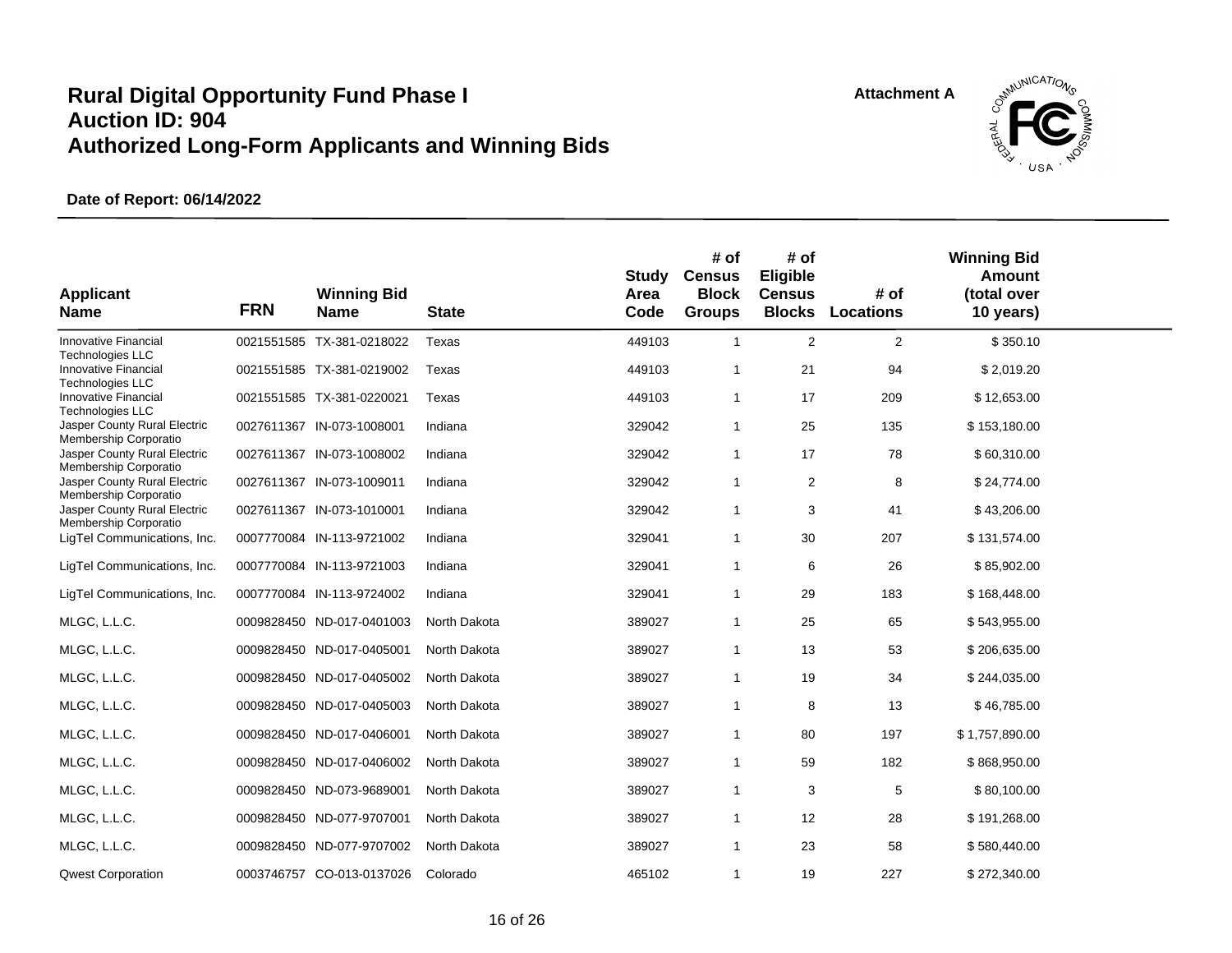

| <b>Applicant</b><br><b>Name</b>                                          | <b>FRN</b> | <b>Winning Bid</b><br><b>Name</b> | <b>State</b> | Study<br>Area<br>Code | # of<br><b>Census</b><br><b>Block</b><br><b>Groups</b> | # of<br>Eligible<br><b>Census</b><br><b>Blocks</b> | # of<br><b>Locations</b> | <b>Winning Bid</b><br><b>Amount</b><br>(total over<br>10 years) |  |
|--------------------------------------------------------------------------|------------|-----------------------------------|--------------|-----------------------|--------------------------------------------------------|----------------------------------------------------|--------------------------|-----------------------------------------------------------------|--|
| <b>Qwest Corporation</b>                                                 | 0003746757 | CO-037-0002001                    | Colorado     | 465102                | $\mathbf{1}$                                           | 25                                                 | 147                      | \$857,334.00                                                    |  |
| <b>Qwest Corporation</b>                                                 |            | 0003746757 CO-037-0006001         | Colorado     | 465102                | $\overline{1}$                                         | 17                                                 | 222                      | \$951,342.00                                                    |  |
| <b>Qwest Corporation</b>                                                 |            | 0003746757 CO-059-0117241         | Colorado     | 465102                | $\mathbf{1}$                                           | 9                                                  | 28                       | \$123,036.00                                                    |  |
| <b>Qwest Corporation</b>                                                 |            | 0003746757 CO-065-9619001         | Colorado     | 465102                | $\mathbf{1}$                                           | 110                                                | 735                      | \$3,297,930.00                                                  |  |
| <b>Qwest Corporation</b>                                                 |            | 0003746757 CO-069-0028031         | Colorado     | 465102                | $\overline{1}$                                         | 8                                                  | 56                       | \$602,170.00                                                    |  |
| <b>Qwest Corporation</b>                                                 |            | 0003746757 CO-117-0003001         | Colorado     | 465102                | $\overline{1}$                                         | 5                                                  | 94                       | \$1,378,026.00                                                  |  |
| <b>Qwest Corporation</b>                                                 |            | 0003746757 NM-006-9415001         | New Mexico   | 495105                | -1                                                     | 16                                                 | 267                      | \$537,018.00                                                    |  |
| <b>Qwest Corporation</b>                                                 |            | 0003746757 NM-035-0006011         | New Mexico   | 495105                | $\overline{1}$                                         | 29                                                 | 136                      | \$280,812.00                                                    |  |
| <b>Qwest Corporation</b>                                                 |            | 0003746757 NM-045-9433001         | New Mexico   | 495105                | -1                                                     | 58                                                 | 367                      | \$1,220,172.00                                                  |  |
| Silver Star Telephone Company, 0001630532 WY-023-9780003                 |            |                                   | Wyoming      | 519001                | -1                                                     | 3                                                  | 12                       | \$92,796.00                                                     |  |
| Inc.<br>Silver Star Telephone Company, 0001630532 WY-023-9781001<br>Inc. |            |                                   | Wyoming      | 519001                | $\overline{1}$                                         | 39                                                 | 330                      | \$1,087,428.00                                                  |  |
| Silver Star Telephone Company, 0001630532 WY-023-9781002<br>Inc.         |            |                                   | Wyoming      | 519001                | $\overline{1}$                                         | $\overline{1}$                                     | 4                        | \$1,218.00                                                      |  |
| Silver Star Telephone Company, 0001630532 WY-023-9781004<br>Inc.         |            |                                   | Wyoming      | 519001                | -1                                                     | 39                                                 | 263                      | \$851,850.00                                                    |  |
| Tombigbee Communications,<br><b>LLC</b>                                  |            | 0026359026 AL-057-0200001         | Alabama      | 259048                | $\overline{1}$                                         | 24                                                 | 166                      | \$109,741.00                                                    |  |
| Tombigbee Communications,<br><b>LLC</b>                                  |            | 0026359026 AL-057-0200002         | Alabama      | 259048                | -1                                                     | 45                                                 | 357                      | \$189,300.00                                                    |  |
| Tombigbee Communications,<br><b>LLC</b>                                  |            | 0026359026 AL-057-0201001         | Alabama      | 259048                | $\overline{1}$                                         | 77                                                 | 326                      | \$116,619.00                                                    |  |
| Tombigbee Communications,<br><b>LLC</b>                                  |            | 0026359026 AL-057-0201002         | Alabama      | 259048                | $\overline{1}$                                         | 45                                                 | 304                      | \$86,705.00                                                     |  |
| Tombigbee Communications,<br><b>LLC</b>                                  |            | 0026359026 AL-057-0201003         | Alabama      | 259048                | $\overline{1}$                                         | 59                                                 | 269                      | \$154,405.00                                                    |  |
| Tombigbee Communications,<br><b>LLC</b>                                  |            | 0026359026 AL-057-0202001         | Alabama      | 259048                | -1                                                     | 4                                                  | 51                       | \$5,122.00                                                      |  |
| Tombigbee Communications,<br><b>LLC</b>                                  |            | 0026359026 AL-057-0202002         | Alabama      | 259048                | $\overline{1}$                                         | 20                                                 | 223                      | \$46,068.00                                                     |  |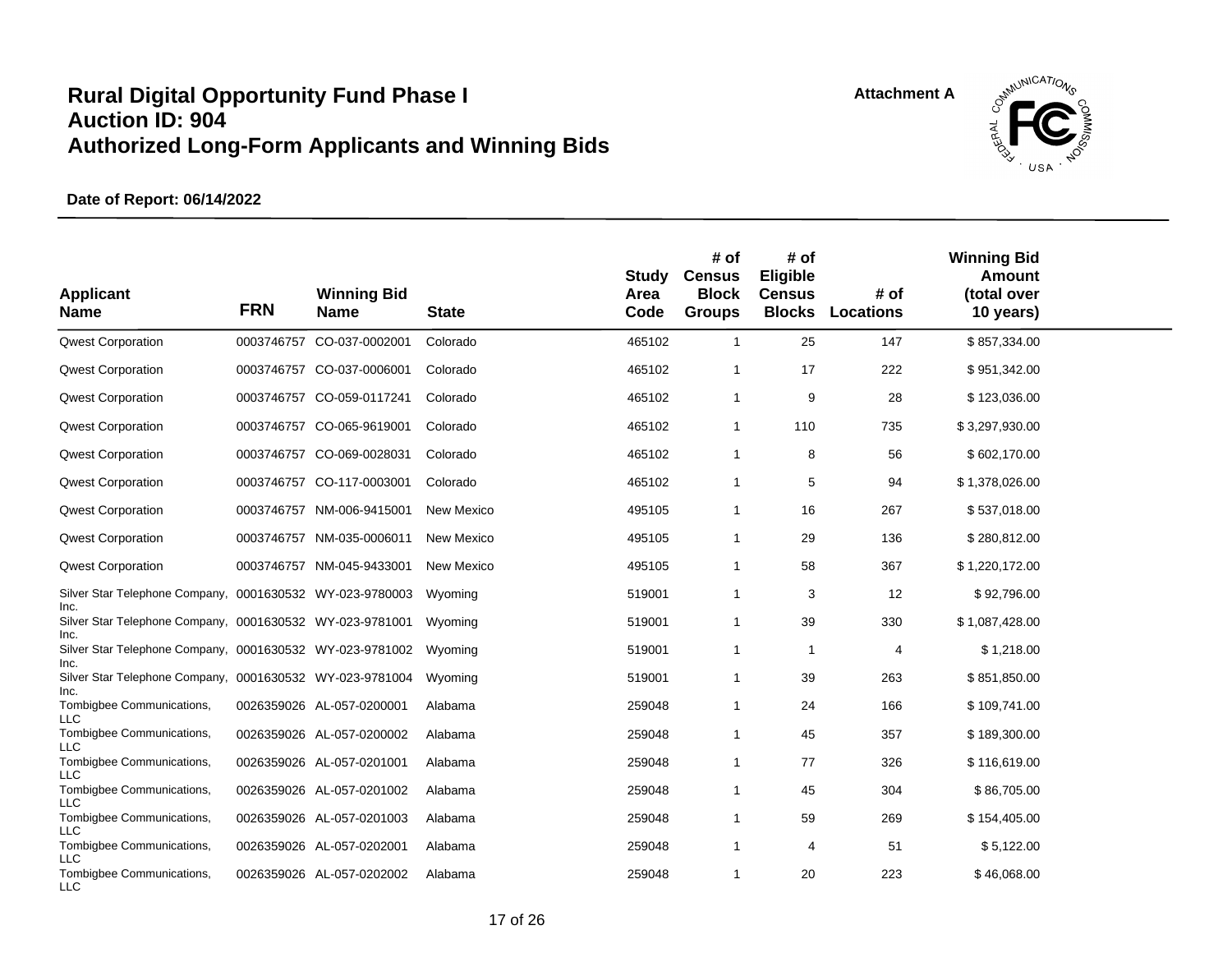

| <b>Applicant</b><br><b>Name</b>         | <b>FRN</b> | <b>Winning Bid</b><br><b>Name</b> | <b>State</b> | Study<br>Area<br>Code | # of<br><b>Census</b><br><b>Block</b><br><b>Groups</b> | # of<br>Eligible<br><b>Census</b><br><b>Blocks</b> | # of<br><b>Locations</b> | <b>Winning Bid</b><br>Amount<br>(total over<br>10 years) |  |
|-----------------------------------------|------------|-----------------------------------|--------------|-----------------------|--------------------------------------------------------|----------------------------------------------------|--------------------------|----------------------------------------------------------|--|
| Tombigbee Communications,<br><b>LLC</b> |            | 0026359026 AL-057-0202003         | Alabama      | 259048                | $\mathbf{1}$                                           | 52                                                 | 436                      | \$145,769.00                                             |  |
| Tombigbee Communications,<br><b>LLC</b> |            | 0026359026 AL-057-0202004         | Alabama      | 259048                | $\mathbf{1}$                                           | $\mathbf{1}$                                       | $\mathbf{1}$             | \$5.20                                                   |  |
| Tombigbee Communications,<br><b>LLC</b> |            | 0026359026 AL-057-0203001         | Alabama      | 259048                | $\mathbf{1}$                                           | 8                                                  | 48                       | \$8,141.50                                               |  |
| Tombigbee Communications,<br><b>LLC</b> |            | 0026359026 AL-057-0203002         | Alabama      | 259048                | $\mathbf{1}$                                           | 38                                                 | 400                      | \$91,545.00                                              |  |
| Tombigbee Communications,<br>LLC        |            | 0026359026 AL-057-0203003         | Alabama      | 259048                | 1                                                      | 22                                                 | 192                      | \$56,275.00                                              |  |
| Tombigbee Communications,<br><b>LLC</b> |            | 0026359026 AL-057-0203004         | Alabama      | 259048                | -1                                                     | 22                                                 | 279                      | \$820,062.00                                             |  |
| Tombigbee Communications,<br><b>LLC</b> |            | 0026359026 AL-057-0203005         | Alabama      | 259048                | $\mathbf{1}$                                           | 7                                                  | 68                       | \$12,499.50                                              |  |
| Tombigbee Communications,<br><b>LLC</b> |            | 0026359026 AL-057-0204001         | Alabama      | 259048                | 1                                                      | 47                                                 | 436                      | \$140,614.00                                             |  |
| Tombigbee Communications,<br><b>LLC</b> |            | 0026359026 AL-057-0204002         | Alabama      | 259048                | $\mathbf{1}$                                           | 17                                                 | 94                       | \$21,065.00                                              |  |
| Tombigbee Communications,<br>LLC        |            | 0026359026 AL-057-0204003         | Alabama      | 259048                | -1                                                     | 23                                                 | 156                      | \$40,525.00                                              |  |
| Tombigbee Communications,<br><b>LLC</b> |            | 0026359026 AL-057-0204004         | Alabama      | 259048                | -1                                                     | 22                                                 | 156                      | \$90,428.00                                              |  |
| Tombigbee Communications,<br><b>LLC</b> |            | 0026359026 AL-059-9735002         | Alabama      | 259048                | $\mathbf{1}$                                           | 17                                                 | 72                       | \$43,192.00                                              |  |
| Tombigbee Communications,<br><b>LLC</b> |            | 0026359026 AL-059-9735003         | Alabama      | 259048                | $\mathbf{1}$                                           | $\overline{7}$                                     | 19                       | \$4,830.00                                               |  |
| Tombigbee Communications,<br><b>LLC</b> |            | 0026359026 AL-059-9736001         | Alabama      | 259048                | $\mathbf{1}$                                           | 34                                                 | 282                      | \$119,538.00                                             |  |
| Tombigbee Communications,<br><b>LLC</b> |            | 0026359026 AL-059-9736002         | Alabama      | 259048                | -1                                                     | 68                                                 | 463                      | \$196,843.00                                             |  |
| Tombigbee Communications,<br><b>LLC</b> |            | 0026359026 AL-059-9737004         | Alabama      | 259048                | -1                                                     | 27                                                 | 243                      | \$10,122.30                                              |  |
| Tombigbee Communications,<br><b>LLC</b> |            | 0026359026 AL-075-0300001         | Alabama      | 259048                | 1                                                      | 48                                                 | 284                      | \$193,045.00                                             |  |
| Tombigbee Communications,<br><b>LLC</b> |            | 0026359026 AL-075-0300002         | Alabama      | 259048                | 1                                                      | 23                                                 | 106                      | \$81,274.00                                              |  |
| Tombigbee Communications,<br><b>LLC</b> |            | 0026359026 AL-075-0300003         | Alabama      | 259048                | $\mathbf{1}$                                           | 9                                                  | 53                       | \$120,168.00                                             |  |
| Tombigbee Communications,<br><b>LLC</b> |            | 0026359026 AL-075-0300005         | Alabama      | 259048                | $\mathbf{1}$                                           | 21                                                 | 258                      | \$108,324.00                                             |  |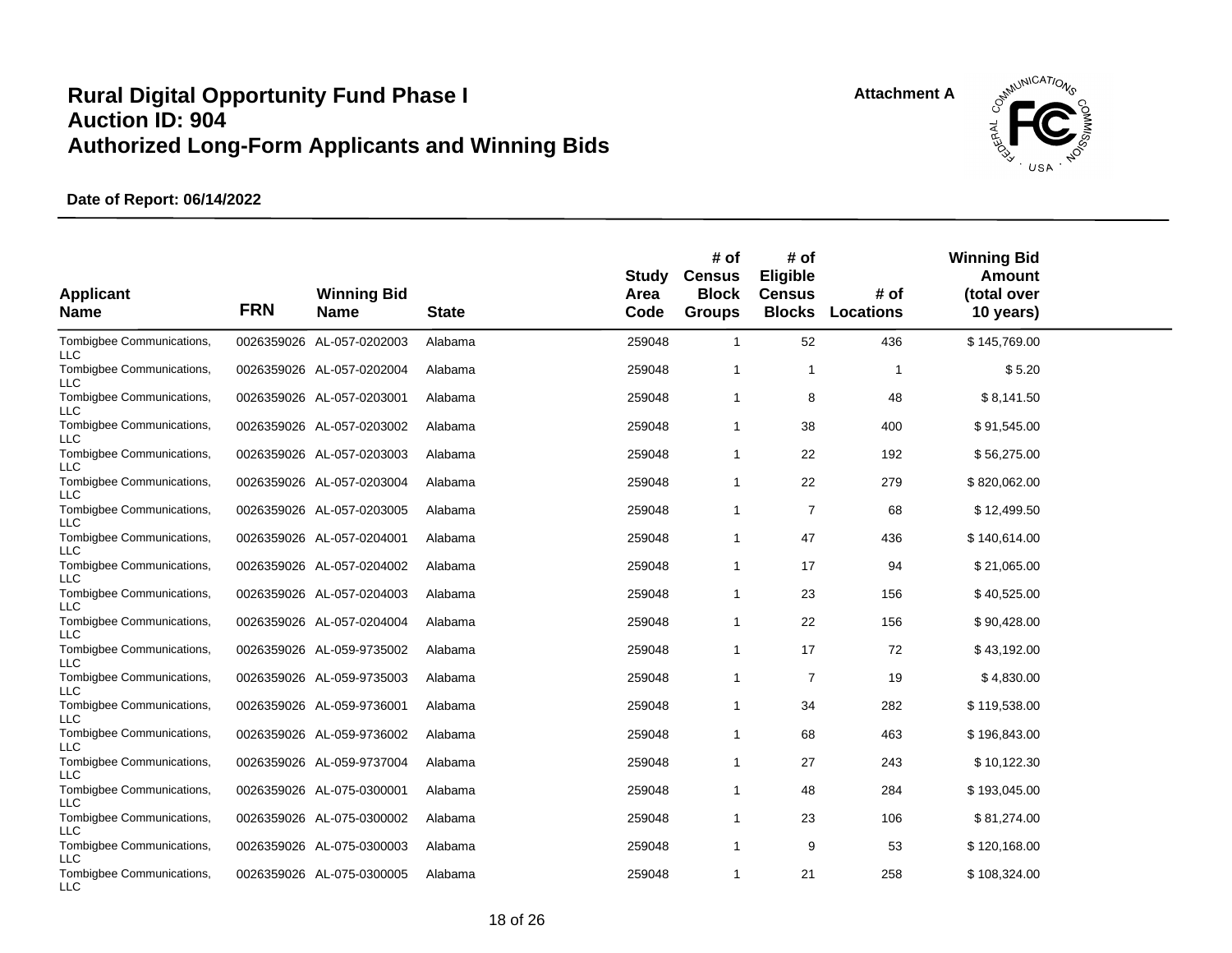

| <b>Applicant</b><br><b>Name</b>         | <b>FRN</b> | <b>Winning Bid</b><br><b>Name</b> | <b>State</b> | Study<br>Area<br>Code | # of<br><b>Census</b><br><b>Block</b><br><b>Groups</b> | # of<br>Eligible<br><b>Census</b><br><b>Blocks</b> | # of<br><b>Locations</b> | <b>Winning Bid</b><br>Amount<br>(total over<br>10 years) |  |
|-----------------------------------------|------------|-----------------------------------|--------------|-----------------------|--------------------------------------------------------|----------------------------------------------------|--------------------------|----------------------------------------------------------|--|
| Tombigbee Communications,<br><b>LLC</b> |            | 0026359026 AL-075-0301001         | Alabama      | 259048                | $\mathbf{1}$                                           | 28                                                 | 170                      | \$107,090.00                                             |  |
| Tombigbee Communications,<br>LLC        |            | 0026359026 AL-075-0301002         | Alabama      | 259048                | 1                                                      | 52                                                 | 373                      | \$181,801.00                                             |  |
| Tombigbee Communications,<br><b>LLC</b> |            | 0026359026 AL-075-0301003         | Alabama      | 259048                | 1                                                      | 2                                                  | 19                       | \$13,053.00                                              |  |
| Tombigbee Communications,<br><b>LLC</b> |            | 0026359026 AL-075-0301004         | Alabama      | 259048                | 1                                                      | $\overline{7}$                                     | 103                      | \$20,340.00                                              |  |
| Tombigbee Communications,<br><b>LLC</b> |            | 0026359026 AL-075-0301005         | Alabama      | 259048                | $\mathbf{1}$                                           | 1                                                  | $\mathbf 1$              | \$1,116.00                                               |  |
| Tombigbee Communications,<br><b>LLC</b> |            | 0026359026 AL-075-0301006         | Alabama      | 259048                | 1                                                      | 32                                                 | 251                      | \$92,153.00                                              |  |
| Tombigbee Communications,<br>LLC        |            | 0026359026 AL-075-0301007         | Alabama      | 259048                | $\mathbf{1}$                                           | 39                                                 | 290                      | \$87,252.00                                              |  |
| Tombigbee Communications,<br><b>LLC</b> |            | 0026359026 AL-075-0302001         | Alabama      | 259048                | $\mathbf 1$                                            | 55                                                 | 303                      | \$191,062.00                                             |  |
| Tombigbee Communications,<br><b>LLC</b> |            | 0026359026 AL-075-0302002         | Alabama      | 259048                | 1                                                      | 24                                                 | 162                      | \$297,462.00                                             |  |
| Tombigbee Communications,<br><b>LLC</b> |            | 0026359026 AL-075-0302003         | Alabama      | 259048                | 1                                                      | 25                                                 | 148                      | \$231,090.00                                             |  |
| Tombigbee Communications,<br><b>LLC</b> |            | 0026359026 AL-075-0302004         | Alabama      | 259048                | 1                                                      | 56                                                 | 525                      | \$1,733,976.00                                           |  |
| Tombigbee Communications,<br><b>LLC</b> |            | 0026359026 AL-093-9640001         | Alabama      | 259048                | 1                                                      | 19                                                 | 57                       | \$17,969.00                                              |  |
| Tombigbee Communications,<br><b>LLC</b> |            | 0026359026 AL-093-9640002         | Alabama      | 259048                | $\mathbf{1}$                                           | 23                                                 | 135                      | \$44,542.00                                              |  |
| Tombigbee Communications,<br><b>LLC</b> |            | 0026359026 AL-093-9640003         | Alabama      | 259048                | 1                                                      | 11                                                 | 23                       | \$22,104.00                                              |  |
| Tombigbee Communications,<br>LLC        |            | 0026359026 AL-093-9640004         | Alabama      | 259048                | 1                                                      | 8                                                  | 47                       | \$130,818.00                                             |  |
| Tombigbee Communications,<br><b>LLC</b> |            | 0026359026 AL-093-9640005         | Alabama      | 259048                | 1                                                      | 7                                                  | 9                        | \$14,208.00                                              |  |
| Tombigbee Communications,<br><b>LLC</b> |            | 0026359026 AL-093-9641001         | Alabama      | 259048                | 1                                                      | 40                                                 | 197                      | \$70,514.00                                              |  |
| Tombigbee Communications,<br>LLC        |            | 0026359026 AL-093-9641002         | Alabama      | 259048                | 1                                                      | 22                                                 | 288                      | \$99,937.00                                              |  |
| Tombigbee Communications,<br><b>LLC</b> |            | 0026359026 AL-093-9641003         | Alabama      | 259048                | 1                                                      | 67                                                 | 418                      | \$95,045.00                                              |  |
| Tombigbee Communications,<br><b>LLC</b> |            | 0026359026 AL-093-9642001         | Alabama      | 259048                | 1                                                      | 33                                                 | 135                      | \$112,853.00                                             |  |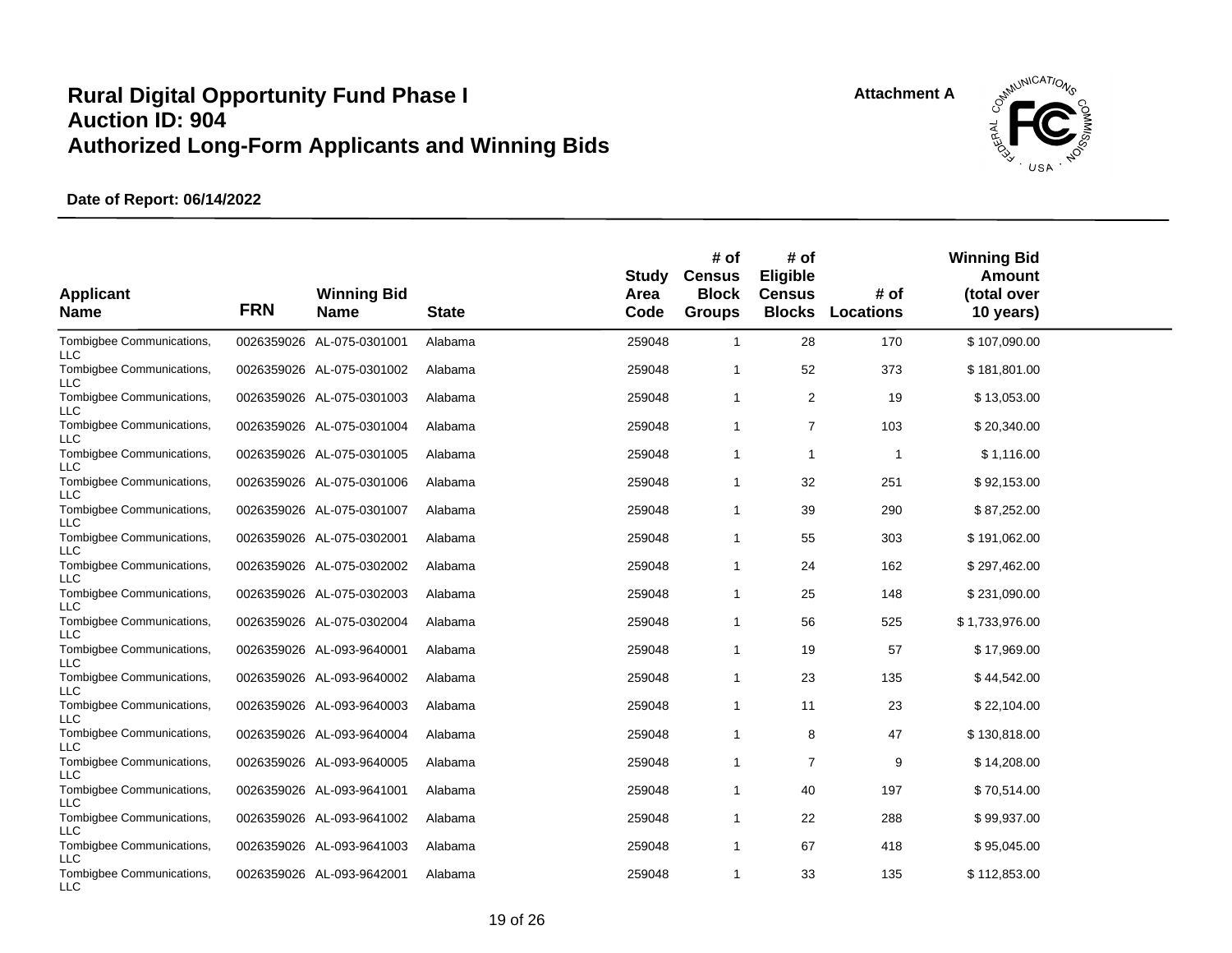

| <b>Applicant</b><br><b>Name</b>         | <b>FRN</b> | <b>Winning Bid</b><br><b>Name</b> | <b>State</b> | Study<br>Area<br>Code | # of<br><b>Census</b><br><b>Block</b><br><b>Groups</b> | # of<br>Eligible<br><b>Census</b><br><b>Blocks</b> | # of<br><b>Locations</b> | <b>Winning Bid</b><br>Amount<br>(total over<br>10 years) |  |
|-----------------------------------------|------------|-----------------------------------|--------------|-----------------------|--------------------------------------------------------|----------------------------------------------------|--------------------------|----------------------------------------------------------|--|
| Tombigbee Communications,<br><b>LLC</b> |            | 0026359026 AL-093-9643001         | Alabama      | 259048                | $\mathbf{1}$                                           | 31                                                 | 141                      | \$306,780.00                                             |  |
| Tombigbee Communications,<br><b>LLC</b> |            | 0026359026 AL-093-9643002         | Alabama      | 259048                | -1                                                     | $\mathbf{1}$                                       | $\mathbf{1}$             | \$2,430.00                                               |  |
| Tombigbee Communications,<br><b>LLC</b> |            | 0026359026 AL-093-9643003         | Alabama      | 259048                | $\mathbf{1}$                                           | 2                                                  | 3                        | \$9,630.00                                               |  |
| Tombigbee Communications,<br><b>LLC</b> |            | 0026359026 AL-093-9643004         | Alabama      | 259048                | $\mathbf{1}$                                           | 2                                                  | $\overline{2}$           | \$1,530.00                                               |  |
| Tombigbee Communications,<br><b>LLC</b> |            | 0026359026 AL-093-9644001         | Alabama      | 259048                | $\mathbf{1}$                                           | 9                                                  | 16                       | \$28,536.00                                              |  |
| Tombigbee Communications,<br><b>LLC</b> |            | 0026359026 AL-093-9644002         | Alabama      | 259048                | 1                                                      | 4                                                  | 22                       | \$38,748.00                                              |  |
| Tombigbee Communications,<br>LLC        |            | 0026359026 AL-093-9644003         | Alabama      | 259048                | $\mathbf{1}$                                           | 4                                                  | 5                        | \$6,018.00                                               |  |
| Tombigbee Communications,<br><b>LLC</b> |            | 0026359026 AL-093-9644004         | Alabama      | 259048                | $\mathbf{1}$                                           | 42                                                 | 231                      | \$122,378.00                                             |  |
| Tombigbee Communications,<br><b>LLC</b> |            | 0026359026 AL-093-9645001         | Alabama      | 259048                | $\mathbf{1}$                                           | 14                                                 | 38                       | \$156,480.00                                             |  |
| Tombigbee Communications,<br><b>LLC</b> |            | 0026359026 AL-093-9645003         | Alabama      | 259048                | $\mathbf{1}$                                           | 5                                                  | 13                       | \$18,954.00                                              |  |
| Tombigbee Communications,<br><b>LLC</b> |            | 0026359026 AL-093-9646001         | Alabama      | 259048                | 1                                                      | 1                                                  | $\mathbf{1}$             | \$9,654.00                                               |  |
| Tombigbee Communications,<br><b>LLC</b> |            | 0026359026 AL-093-9646002         | Alabama      | 259048                | $\mathbf{1}$                                           | 4                                                  | 6                        | \$12,240.00                                              |  |
| Tombigbee Communications,<br><b>LLC</b> |            | 0026359026 AL-093-9646003         | Alabama      | 259048                | -1                                                     | 20                                                 | 49                       | \$138,492.00                                             |  |
| Tombigbee Communications,<br><b>LLC</b> |            | 0026359026 AL-093-9647001         | Alabama      | 259048                | $\mathbf{1}$                                           | 34                                                 | 135                      | \$8,986.00                                               |  |
| Tombigbee Communications,<br><b>LLC</b> |            | 0026359026 AL-093-9647002         | Alabama      | 259048                | -1                                                     | $\mathbf{1}$                                       | $\mathbf{1}$             | \$1,728.00                                               |  |
| Tombigbee Communications,<br><b>LLC</b> |            | 0026359026 AL-093-9647003         | Alabama      | 259048                | -1                                                     | 1                                                  | $\overline{2}$           | \$539.00                                                 |  |
| Tombigbee Communications,<br><b>LLC</b> |            | 0026359026 AL-093-9647004         | Alabama      | 259048                | $\mathbf{1}$                                           | 3                                                  | 4                        | \$7,200.00                                               |  |
| Tombigbee Communications,<br>LLC        |            | 0026359026 AL-093-9647005         | Alabama      | 259048                | -1                                                     | 4                                                  | 4                        | \$13,272.00                                              |  |
| Tombigbee Communications,<br><b>LLC</b> |            | 0026359026 AL-133-9656004         | Alabama      | 259048                | $\mathbf{1}$                                           | 18                                                 | 139                      | \$2,821.50                                               |  |
| Tombigbee Communications,<br><b>LLC</b> |            | 0026359026 AL-133-9657001         | Alabama      | 259048                | $\mathbf{1}$                                           | 3                                                  | $\overline{7}$           | \$5,886.00                                               |  |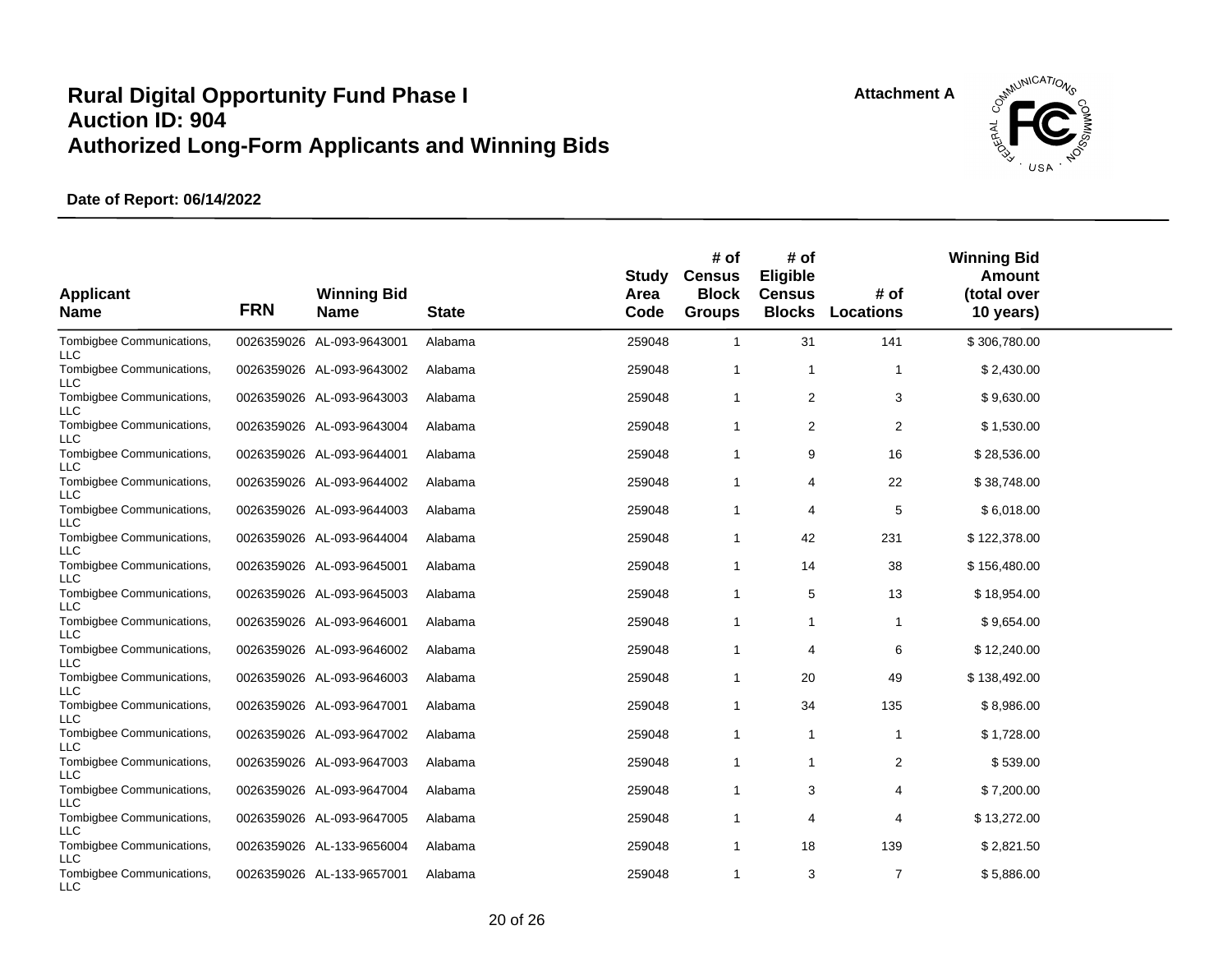

| <b>Applicant</b><br><b>Name</b>             | <b>FRN</b> | <b>Winning Bid</b><br><b>Name</b> | <b>State</b> | Study<br>Area<br>Code | # of<br><b>Census</b><br><b>Block</b><br><b>Groups</b> | # of<br>Eligible<br><b>Census</b><br><b>Blocks</b> | # of<br><b>Locations</b> | <b>Winning Bid</b><br>Amount<br>(total over<br>10 years) |  |
|---------------------------------------------|------------|-----------------------------------|--------------|-----------------------|--------------------------------------------------------|----------------------------------------------------|--------------------------|----------------------------------------------------------|--|
| Tombigbee Communications,<br><b>LLC</b>     |            | 0026359026 AL-133-9657003         | Alabama      | 259048                | $\mathbf{1}$                                           | $\mathbf{1}$                                       | $\overline{2}$           | \$264.00                                                 |  |
| Tombigbee Communications,<br><b>LLC</b>     |            | 0026359026 AL-133-9658002         | Alabama      | 259048                | $\mathbf{1}$                                           | 11                                                 | 33                       | \$1,506.70                                               |  |
| Tombigbee Communications,<br><b>LLC</b>     |            | 0026359026 AL-133-9658004         | Alabama      | 259048                | $\mathbf{1}$                                           | 5                                                  | 9                        | \$12,018.00                                              |  |
| Tombigbee Communications,<br><b>LLC</b>     |            | 0026359026 AL-133-9658005         | Alabama      | 259048                | -1                                                     | 4                                                  | 12                       | \$4,776.00                                               |  |
| Tombigbee Communications,<br><b>LLC</b>     |            | 0026359026 AL-133-9659003         | Alabama      | 259048                | $\mathbf{1}$                                           | 6                                                  | 38                       | \$1,823.00                                               |  |
| United Telephone Company of<br>Pennsylvania |            | 0004140422 PA-001-0304001         | Pennsylvania | 170209                | 1                                                      | 24                                                 | 173                      | \$431,490.00                                             |  |
| United Telephone Company of<br>Pennsylvania |            | 0004140422 PA-001-0304003         | Pennsylvania | 170209                | $\mathbf{1}$                                           | 14                                                 | 55                       | \$161,916.00                                             |  |
| United Telephone Company of<br>Pennsylvania |            | 0004140422 PA-009-9605004         | Pennsylvania | 170209                | $\mathbf{1}$                                           | 58                                                 | 405                      | \$1,347,816.00                                           |  |
| United Telephone Company of<br>Pennsylvania |            | 0004140422 PA-009-9606001         | Pennsylvania | 170209                | $\mathbf{1}$                                           | 38                                                 | 202                      | \$621,078.00                                             |  |
| United Telephone Company of<br>Pennsylvania |            | 0004140422 PA-009-9608004         | Pennsylvania | 170209                | $\mathbf{1}$                                           | 15                                                 | 56                       | \$110,088.00                                             |  |
| United Telephone Company of<br>Pennsylvania |            | 0004140422 PA-009-9609002         | Pennsylvania | 170209                | 1                                                      | 64                                                 | 365                      | \$1,480,284.00                                           |  |
| United Telephone Company of<br>Pennsylvania |            | 0004140422 PA-009-9609003         | Pennsylvania | 170209                | $\mathbf{1}$                                           | 68                                                 | 240                      | \$1,857,688.00                                           |  |
| United Telephone Company of<br>Pennsylvania |            | 0004140422 PA-009-9609004         | Pennsylvania | 170209                | $\mathbf{1}$                                           | 60                                                 | 286                      | \$1,196,352.00                                           |  |
| United Telephone Company of<br>Pennsylvania |            | 0004140422 PA-009-9610001         | Pennsylvania | 170209                | $\mathbf{1}$                                           | 104                                                | 601                      | \$3,503,618.10                                           |  |
| United Telephone Company of<br>Pennsylvania |            | 0004140422 PA-009-9610004         | Pennsylvania | 170209                | $\mathbf{1}$                                           | 149                                                | 804                      | \$4,863,468.00                                           |  |
| United Telephone Company of<br>Pennsylvania |            | 0004140422 PA-013-0115002         | Pennsylvania | 170209                | -1                                                     | 19                                                 | 264                      | \$288,816.00                                             |  |
| United Telephone Company of<br>Pennsylvania |            | 0004140422 PA-055-0101002         | Pennsylvania | 170209                | $\mathbf{1}$                                           | 51                                                 | 572                      | \$1,485,948.00                                           |  |
| United Telephone Company of<br>Pennsylvania |            | 0004140422 PA-055-0101003         | Pennsylvania | 170209                | $\mathbf{1}$                                           | 100                                                | 967                      | \$1,492,434.00                                           |  |
| United Telephone Company of<br>Pennsylvania |            | 0004140422 PA-055-0115001         | Pennsylvania | 170209                | $\mathbf{1}$                                           | 9                                                  | 65                       | \$169,110.00                                             |  |
| United Telephone Company of<br>Pennsylvania |            | 0004140422 PA-057-9601001         | Pennsylvania | 170209                | $\mathbf{1}$                                           | 15                                                 | 79                       | \$499,443.00                                             |  |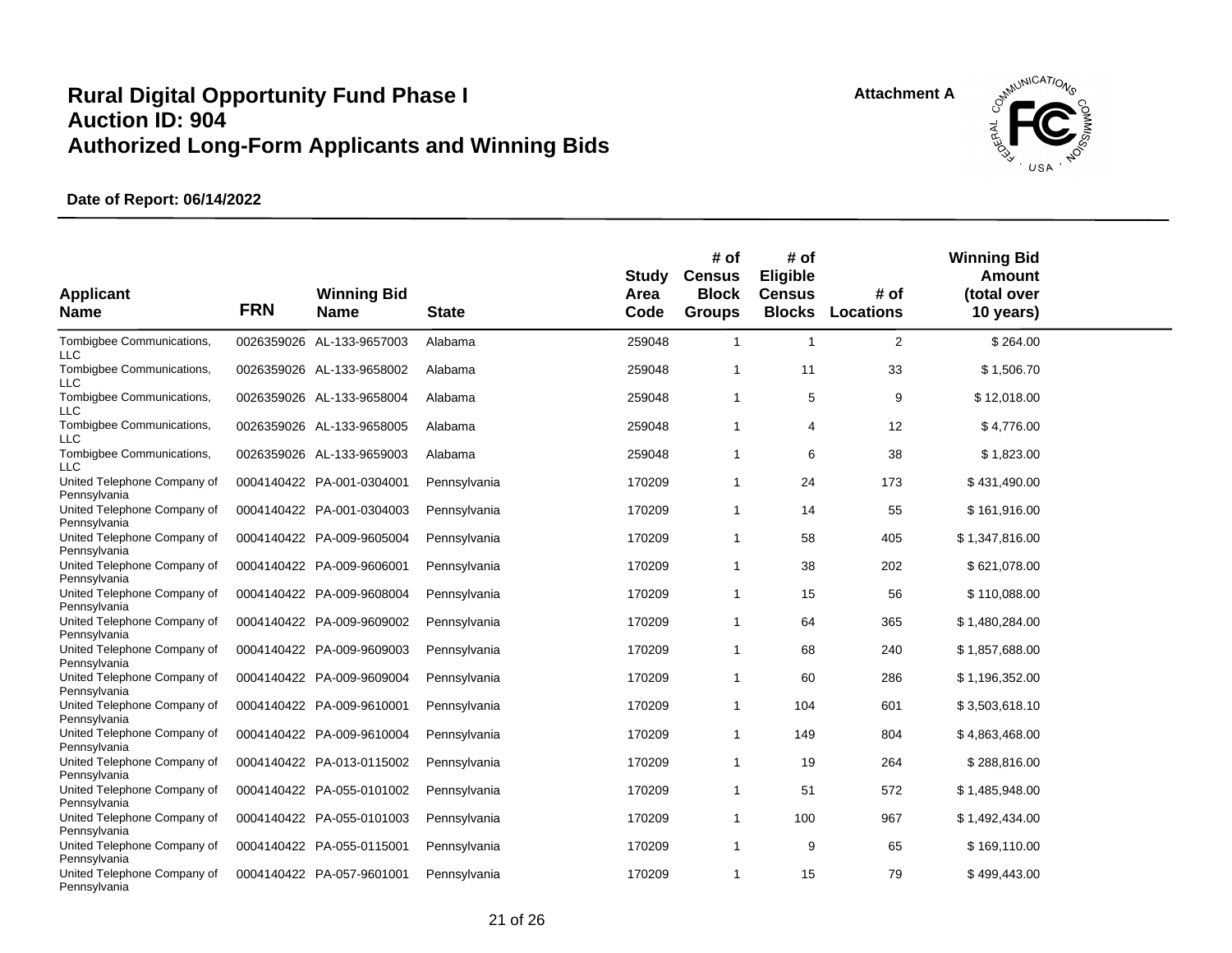

| <b>Applicant</b><br><b>Name</b>             | <b>FRN</b> | <b>Winning Bid</b><br><b>Name</b> | <b>State</b>    | Study<br>Area<br>Code | # of<br><b>Census</b><br><b>Block</b><br><b>Groups</b> | # of<br>Eligible<br><b>Census</b><br><b>Blocks</b> | # of<br><b>Locations</b> | <b>Winning Bid</b><br>Amount<br>(total over<br>10 years) |  |
|---------------------------------------------|------------|-----------------------------------|-----------------|-----------------------|--------------------------------------------------------|----------------------------------------------------|--------------------------|----------------------------------------------------------|--|
| United Telephone Company of<br>Pennsylvania |            | 0004140422 PA-061-9510001         | Pennsylvania    | 170209                | $\mathbf{1}$                                           | 21                                                 | 217                      | \$882,546.00                                             |  |
| United Telephone Company of<br>Pennsylvania |            | 0004140422 PA-061-9512004         | Pennsylvania    | 170209                | 1                                                      | 31                                                 | 191                      | \$543,360.00                                             |  |
| United Telephone Company of<br>Pennsylvania |            | 0004140422 PA-087-9601001         | Pennsylvania    | 170209                | 1                                                      | 12                                                 | 72                       | \$548,430.00                                             |  |
| Wisper ISP, LLC                             |            | 0029595170 AR-055-4804002         | Arkansas        | 409047                | 1                                                      | $\overline{7}$                                     | 48                       | \$3,992.10                                               |  |
| Wisper ISP, LLC                             |            | 0029595170 AR-055-4804003         | Arkansas        | 409047                | 1                                                      | 2                                                  | 31                       | \$1,494.00                                               |  |
| Wisper ISP, LLC                             |            | 0029595170 AR-055-4804004         | Arkansas        | 409047                | 1                                                      | 8                                                  | 73                       | \$5,292.90                                               |  |
| Wisper ISP, LLC                             |            | 0029595170 AR-055-4805003         | Arkansas        | 409047                | 1                                                      | 11                                                 | 53                       | \$4,666.90                                               |  |
| Wisper ISP, LLC                             |            | 0029595170 AR-055-4808013         | Arkansas        | 409047                | 1                                                      | 7                                                  | 106                      | \$22,905.00                                              |  |
| Wisper ISP, LLC                             |            | 0029595170 AR-055-4808021         | Arkansas        | 409047                | 1                                                      | $\overline{2}$                                     | 10                       | \$305.00                                                 |  |
| Wisper ISP, LLC                             |            | 0029595170 AR-063-4902003         | Arkansas        | 409047                | 1                                                      | 1                                                  | 11                       | \$365.00                                                 |  |
| Wisper ISP, LLC                             |            | 0029595170 AR-069-0021032         | Arkansas        | 409047                | 1                                                      | $\overline{4}$                                     | 120                      | \$15,585.00                                              |  |
| Wisper ISP, LLC                             |            | 0029595170 AR-093-0101001         | Arkansas        | 409047                | 1                                                      | $\overline{7}$                                     | 38                       | \$3,081.60                                               |  |
| Wisper ISP, LLC                             |            | 0029595170 AR-123-9605004         | Arkansas        | 409047                | 1                                                      | 2                                                  | 19                       | \$3,695.00                                               |  |
| Wisper ISP, LLC                             |            | 0029595170 AR-145-0707001         | Arkansas        | 409047                | 1                                                      | 3                                                  | 31                       | \$5,655.00                                               |  |
| Wisper ISP, LLC                             |            | 0029595170 AR-145-0709001         | Arkansas        | 409047                | 1                                                      | $\overline{\mathbf{c}}$                            | 24                       | \$995.00                                                 |  |
| Wisper ISP, LLC                             |            | 0029595170 IL-005-9512001         | Illinois        | 349045                | 1                                                      | 1                                                  | 9                        | \$55,950.00                                              |  |
| Wisper ISP, LLC                             |            | 0029595170 IL-117-9569001         | Illinois        | 349045                | 1                                                      | $\overline{\mathbf{c}}$                            | 6                        | \$11,135.00                                              |  |
| Wisper ISP, LLC                             |            | 0029595170 IL-117-9569002         | <b>Illinois</b> | 349045                | 1                                                      | 1                                                  | $\overline{7}$           | \$8,660.00                                               |  |
| Wisper ISP, LLC                             |            | 0029595170 IL-117-9570005         | Illinois        | 349045                | 1                                                      | 1                                                  | $\mathbf{1}$             | \$6,070.00                                               |  |
| Wisper ISP, LLC                             |            | 0029595170 MO-011-9603004         | Missouri        | 429045                | 1                                                      | 9                                                  | 85                       | \$26,442.00                                              |  |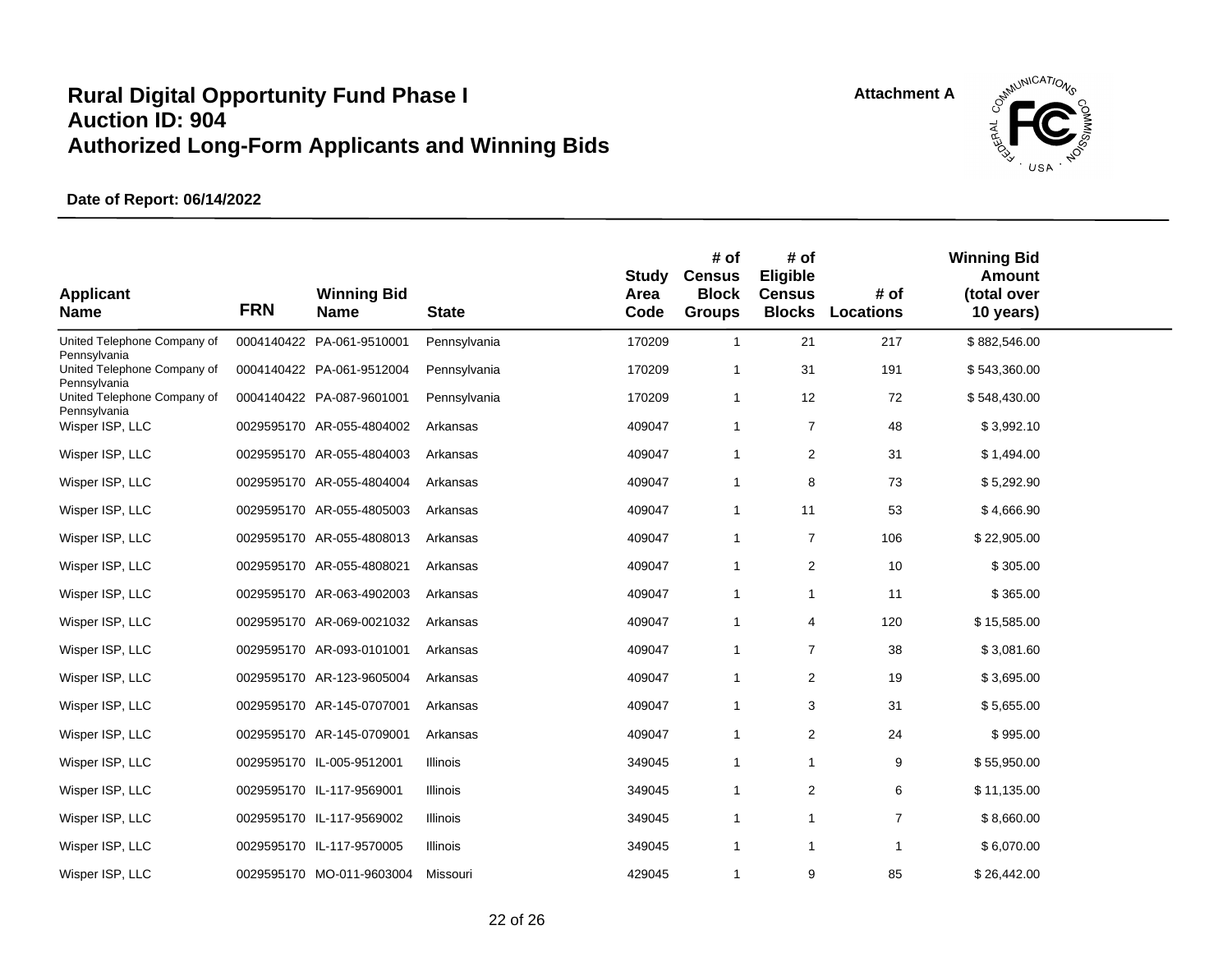

| <b>Applicant</b><br><b>Name</b> | <b>FRN</b> | <b>Winning Bid</b><br><b>Name</b> | <b>State</b> | Study<br>Area<br>Code | # of<br><b>Census</b><br><b>Block</b><br><b>Groups</b> | # of<br>Eligible<br><b>Census</b> | # of<br><b>Blocks Locations</b> | <b>Winning Bid</b><br><b>Amount</b><br>(total over<br>10 years) |  |
|---------------------------------|------------|-----------------------------------|--------------|-----------------------|--------------------------------------------------------|-----------------------------------|---------------------------------|-----------------------------------------------------------------|--|
| Wisper ISP, LLC                 |            | 0029595170 MO-019-0010023         | Missouri     | 429045                | $\mathbf{1}$                                           | $\overline{c}$                    | $\ensuremath{\mathsf{3}}$       | \$23,814.00                                                     |  |
| Wisper ISP, LLC                 |            | 0029595170 MO-019-0016021         | Missouri     | 429045                | 1                                                      | 4                                 | 10                              | \$25,362.00                                                     |  |
| Wisper ISP, LLC                 |            | 0029595170 MO-029-9508005         | Missouri     | 429045                | 1                                                      | $\mathbf{1}$                      | 13                              | \$19,896.00                                                     |  |
| Wisper ISP, LLC                 |            | 0029595170 MO-037-0601001         | Missouri     | 429045                | 1                                                      | $\mathbf{1}$                      | 3                               | \$2,088.00                                                      |  |
| Wisper ISP, LLC                 |            | 0029595170 MO-037-0603011         | Missouri     | 429045                | $\mathbf{1}$                                           | $\mathbf{1}$                      | $\mathbf{2}$                    | \$870.00                                                        |  |
| Wisper ISP, LLC                 |            | 0029595170 MO-037-0603021         | Missouri     | 429045                | 1                                                      | $\overline{c}$                    | 11                              | \$8,068.50                                                      |  |
| Wisper ISP, LLC                 |            | 0029595170 MO-037-0603022         | Missouri     | 429045                | 1                                                      | 1                                 | $\mathbf{1}$                    | \$4,398.00                                                      |  |
| Wisper ISP, LLC                 |            | 0029595170 MO-037-0606002         | Missouri     | 429045                | $\mathbf{1}$                                           | 1                                 | 4                               | \$2,520.00                                                      |  |
| Wisper ISP, LLC                 |            | 0029595170 MO-051-0104004         | Missouri     | 429045                | 1                                                      | $\overline{\mathbf{c}}$           | $\overline{2}$                  | \$10,205.00                                                     |  |
| Wisper ISP, LLC                 |            | 0029595170 MO-051-0108003         | Missouri     | 429045                | 1                                                      | 1                                 | 10                              | \$14,520.00                                                     |  |
| Wisper ISP, LLC                 |            | 0029595170 MO-051-0202002         | Missouri     | 429045                | $\mathbf{1}$                                           | 3                                 | 6                               | \$4,974.00                                                      |  |
| Wisper ISP, LLC                 |            | 0029595170 MO-051-0205002         | Missouri     | 429045                | $\mathbf{1}$                                           | 3                                 | 13                              | \$11,592.00                                                     |  |
| Wisper ISP, LLC                 |            | 0029595170 MO-055-4501011         | Missouri     | 429045                | $\mathbf{1}$                                           | 12                                | 64                              | \$291,000.00                                                    |  |
| Wisper ISP, LLC                 |            | 0029595170 MO-055-4501012         | Missouri     | 429045                | 1                                                      | 3                                 | 6                               | \$13,572.00                                                     |  |
| Wisper ISP, LLC                 |            | 0029595170 MO-055-4501021         | Missouri     | 429045                | $\mathbf{1}$                                           | 5                                 | 10                              | \$52,902.00                                                     |  |
| Wisper ISP, LLC                 |            | 0029595170 MO-055-4502004         | Missouri     | 429045                | 1                                                      | 2                                 | 3                               | \$11,388.00                                                     |  |
| Wisper ISP, LLC                 |            | 0029595170 MO-055-4503011         | Missouri     | 429045                | $\mathbf{1}$                                           | 9                                 | 24                              | \$60,720.00                                                     |  |
| Wisper ISP, LLC                 |            | 0029595170 MO-055-4503012         | Missouri     | 429045                | $\mathbf{1}$                                           | 2                                 | 23                              | \$39,252.00                                                     |  |
| Wisper ISP, LLC                 |            | 0029595170 MO-055-4503021         | Missouri     | 429045                | $\mathbf{1}$                                           | $\mathbf{1}$                      | $\mathbf{1}$                    | \$3,540.00                                                      |  |
| Wisper ISP, LLC                 |            | 0029595170 MO-055-4504002         | Missouri     | 429045                | 1                                                      | 6                                 | 15                              | \$74,325.00                                                     |  |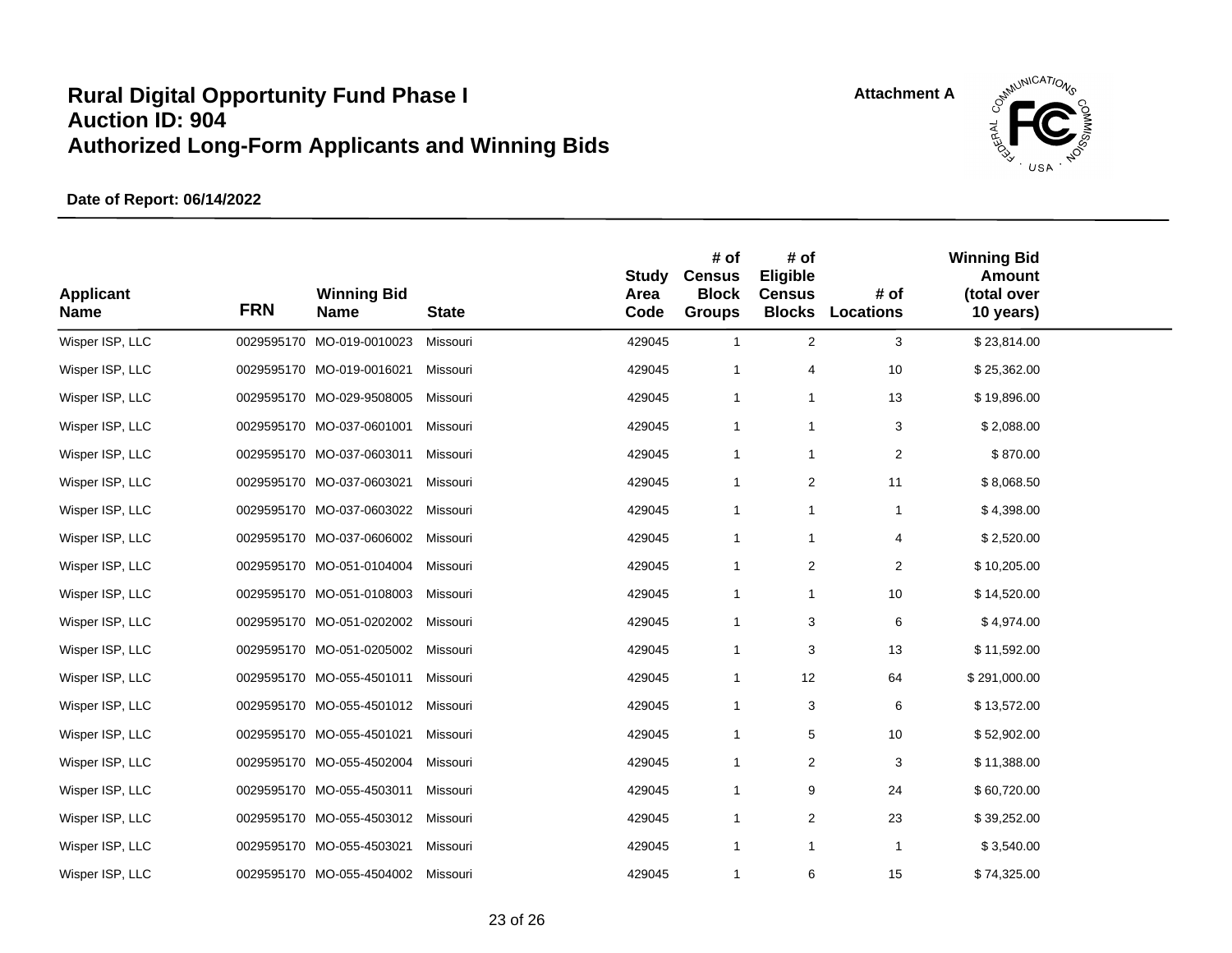

| <b>Applicant</b><br><b>Name</b> | <b>FRN</b> | <b>Winning Bid</b><br><b>Name</b> | <b>State</b> | Study<br>Area<br>Code | # of<br><b>Census</b><br><b>Block</b><br><b>Groups</b> | # of<br>Eligible<br><b>Census</b> | # of<br><b>Blocks Locations</b> | <b>Winning Bid</b><br>Amount<br>(total over<br>10 years) |  |
|---------------------------------|------------|-----------------------------------|--------------|-----------------------|--------------------------------------------------------|-----------------------------------|---------------------------------|----------------------------------------------------------|--|
| Wisper ISP, LLC                 |            | 0029595170 MO-055-4504003         | Missouri     | 429045                | $\mathbf{1}$                                           | 5                                 | 12                              | \$87,132.00                                              |  |
| Wisper ISP, LLC                 |            | 0029595170 MO-057-4801002         | Missouri     | 429045                | 1                                                      | $\overline{7}$                    | 18                              | \$11,688.00                                              |  |
| Wisper ISP, LLC                 |            | 0029595170 MO-071-8010002         | Missouri     | 429045                | $\mathbf{1}$                                           | $\mathbf{1}$                      | 4                               | \$3,378.00                                               |  |
| Wisper ISP, LLC                 |            | 0029595170 MO-091-0905001         | Missouri     | 429045                | $\mathbf{1}$                                           | $\mathbf{1}$                      | $\overline{2}$                  | \$2,802.00                                               |  |
| Wisper ISP, LLC                 |            | 0029595170 MO-093-9503002         | Missouri     | 429045                | 1                                                      | $\overline{\mathbf{c}}$           | 4                               | \$8,562.00                                               |  |
| Wisper ISP, LLC                 |            | 0029595170 MO-101-9607003         | Missouri     | 429045                | 1                                                      | 1                                 | $\mathbf{1}$                    | \$15,456.00                                              |  |
| Wisper ISP, LLC                 |            | 0029595170 MO-131-9628002         | Missouri     | 429045                | 1                                                      | 5                                 | 38                              | \$18,306.00                                              |  |
| Wisper ISP, LLC                 |            | 0029595170 MO-159-4804004         | Missouri     | 429045                | 1                                                      | 1                                 | $\overline{c}$                  | \$1,026.00                                               |  |
| Wisper ISP, LLC                 |            | 0029595170 MO-159-4805001         | Missouri     | 429045                | 1                                                      | 2                                 | 2                               | \$2,022.00                                               |  |
| Wisper ISP, LLC                 |            | 0029595170 MO-161-8902002         | Missouri     | 429045                | 1                                                      | 9                                 | 31                              | \$19,922.60                                              |  |
| Wisper ISP, LLC                 |            | 0029595170 MO-161-8902004         | Missouri     | 429045                | $\mathbf{1}$                                           | 4                                 | 11                              | \$15,074.20                                              |  |
| Wisper ISP, LLC                 |            | 0029595170 MO-167-9604001         | Missouri     | 429045                | 1                                                      | 1                                 | $\mathbf{1}$                    | \$6,978.00                                               |  |
| Wisper ISP, LLC                 |            | 0029595170 MO-169-4702862         | Missouri     | 429045                | 1                                                      | 3                                 | 23                              | \$7,518.00                                               |  |
| Wisper ISP, LLC                 |            | 0029595170 MO-169-4703902         | Missouri     | 429045                | 1                                                      | 1                                 | $\mathbf{1}$                    | \$672.00                                                 |  |
| Wisper ISP, LLC                 |            | 0029595170 MO-169-4704005         | Missouri     | 429045                | $\mathbf{1}$                                           | 3                                 | 18                              | \$7,386.20                                               |  |
| Wisper ISP, LLC                 |            | 0029595170 MO-169-4704006         | Missouri     | 429045                | 1                                                      | $\overline{7}$                    | 109                             | \$15,539.50                                              |  |
| Wisper ISP, LLC                 |            | 0029595170 MO-169-4705004         | Missouri     | 429045                | 1                                                      | 6                                 | 40                              | \$27,240.00                                              |  |
| Wisper ISP, LLC                 |            | 0029595170 MO-187-9504001         | Missouri     | 429045                | 1                                                      | 2                                 | 9                               | \$23,598.00                                              |  |
| Wisper ISP, LLC                 |            | 0029595170 MO-189-2181031         | Missouri     | 429045                | 1                                                      | $\overline{4}$                    | 43                              | \$44,628.00                                              |  |
| Wisper ISP, LLC                 |            | 0029595170 MO-189-2211001         | Missouri     | 429045                | 1                                                      | 1                                 | $\overline{2}$                  | \$14,604.00                                              |  |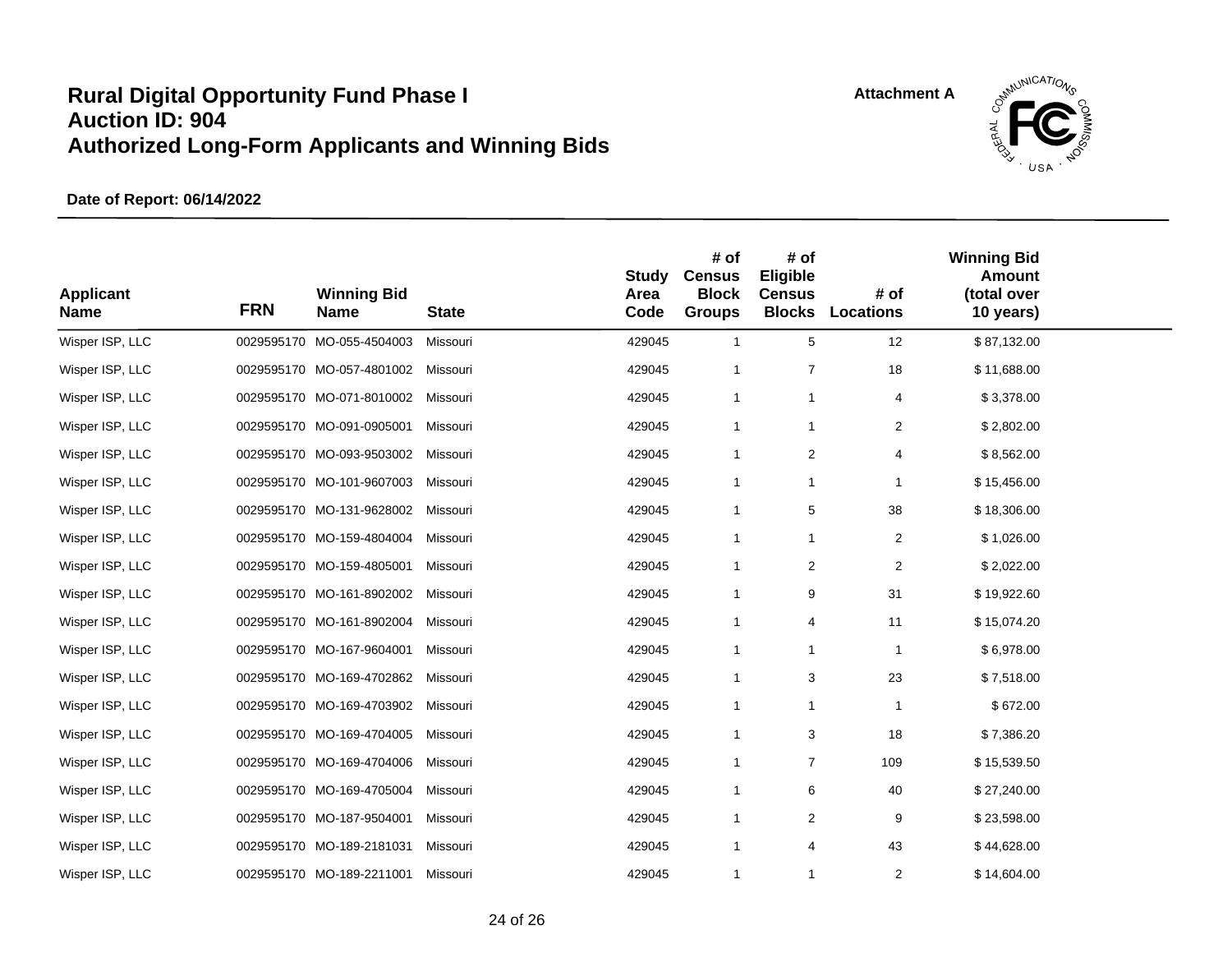

| <b>Applicant</b><br><b>Name</b>                      | <b>FRN</b> | <b>Winning Bid</b><br><b>Name</b> | <b>State</b> | <b>Study</b><br>Area<br>Code | # of<br><b>Census</b><br><b>Block</b><br><b>Groups</b> | # of<br><b>Eligible</b><br><b>Census</b> | # of<br><b>Blocks Locations</b> | <b>Winning Bid</b><br><b>Amount</b><br>(total over<br>10 years) |  |
|------------------------------------------------------|------------|-----------------------------------|--------------|------------------------------|--------------------------------------------------------|------------------------------------------|---------------------------------|-----------------------------------------------------------------|--|
| Wisper ISP, LLC                                      |            | 0029595170 MO-195-0908003         | Missouri     | 429045                       | $\mathbf{1}$                                           | $\mathbf{1}$                             | $\overline{2}$                  | \$6,774.00                                                      |  |
| Wisper ISP, LLC                                      |            | 0029595170 MO-213-4804013         | Missouri     | 429045                       | $\mathbf{1}$                                           | 1                                        | 3                               | \$3,810.00                                                      |  |
| Wisper ISP, LLC                                      |            | 0029595170 MO-213-4804022         | Missouri     | 429045                       | $\mathbf{1}$                                           | 3                                        | $\,$ 5 $\,$                     | \$21,210.00                                                     |  |
| Wisper ISP, LLC                                      |            | 0029595170 MO-221-4603002         | Missouri     | 429045                       | $\mathbf{1}$                                           | 2                                        | 4                               | \$2,322.00                                                      |  |
| Youngsville Television<br>Corporation                |            | 0003189172 PA-039-1101001         | Pennsylvania | 179041                       | 1                                                      | 15                                       | 170                             | \$285,732.00                                                    |  |
| Youngsville Television<br>Corporation                |            | 0003189172 PA-039-1101002         | Pennsylvania | 179041                       | 1                                                      | 62                                       | 684                             | \$358,830.00                                                    |  |
| Youngsville Television<br>Corporation                |            | 0003189172 PA-039-1101003         | Pennsylvania | 179041                       | 1                                                      | 27                                       | 315                             | \$279,354.00                                                    |  |
| Youngsville Television<br>Corporation                |            | 0003189172 PA-039-1101004         | Pennsylvania | 179041                       | $\mathbf{1}$                                           | 11                                       | 78                              | \$121,944.00                                                    |  |
| Youngsville Television<br>Corporation                |            | 0003189172 PA-123-9701001         | Pennsylvania | 179041                       | $\mathbf{1}$                                           | 10                                       | 137                             | \$259,033.00                                                    |  |
| Youngsville Television<br>Corporation                |            | 0003189172 PA-123-9701002         | Pennsylvania | 179041                       | 1                                                      | 6                                        | 32                              | \$72,090.00                                                     |  |
| Youngsville Television<br>Corporation                |            | 0003189172 PA-123-9702001         | Pennsylvania | 179041                       | $\mathbf{1}$                                           | 14                                       | 186                             | \$452,172.00                                                    |  |
| Youngsville Television<br>Corporation                |            | 0003189172 PA-123-9702002         | Pennsylvania | 179041                       | 1                                                      | 14                                       | 109                             | \$144,636.00                                                    |  |
| Youngsville Television<br>Corporation                |            | 0003189172 PA-123-9702003         | Pennsylvania | 179041                       | $\mathbf{1}$                                           | 5                                        | 34                              | \$47,370.00                                                     |  |
| Youngsville Television<br>Corporation                |            | 0003189172 PA-123-9703001         | Pennsylvania | 179041                       | $\mathbf{1}$                                           | 13                                       | 74                              | \$142,464.00                                                    |  |
| Youngsville Television<br>Corporation                |            | 0003189172 PA-123-9703004         | Pennsylvania | 179041                       | $\mathbf{1}$                                           | $\mathbf{1}$                             | $\mathbf{1}$                    | \$1,098.00                                                      |  |
| Youngsville Television<br>Corporation                |            | 0003189172 PA-123-9703005         | Pennsylvania | 179041                       | $\mathbf{1}$                                           | 8                                        | 116                             | \$1,456.20                                                      |  |
| Youngsville Television<br>Corporation                |            | 0003189172 PA-123-9704001         | Pennsylvania | 179041                       | $\mathbf{1}$                                           | 8                                        | 27                              | \$22,356.00                                                     |  |
| Youngsville Television<br>Corporation                |            | 0003189172 PA-123-9704002         | Pennsylvania | 179041                       | $\mathbf{1}$                                           | 16                                       | 110                             | \$147,450.00                                                    |  |
| Youngsville Television                               |            | 0003189172 PA-123-9704003         | Pennsylvania | 179041                       | $\mathbf{1}$                                           | 12                                       | 155                             | \$6,992.00                                                      |  |
| Corporation<br>Youngsville Television<br>Corporation |            | 0003189172 PA-123-9704004         | Pennsylvania | 179041                       | $\mathbf{1}$                                           | 9                                        | 124                             | \$158,682.00                                                    |  |